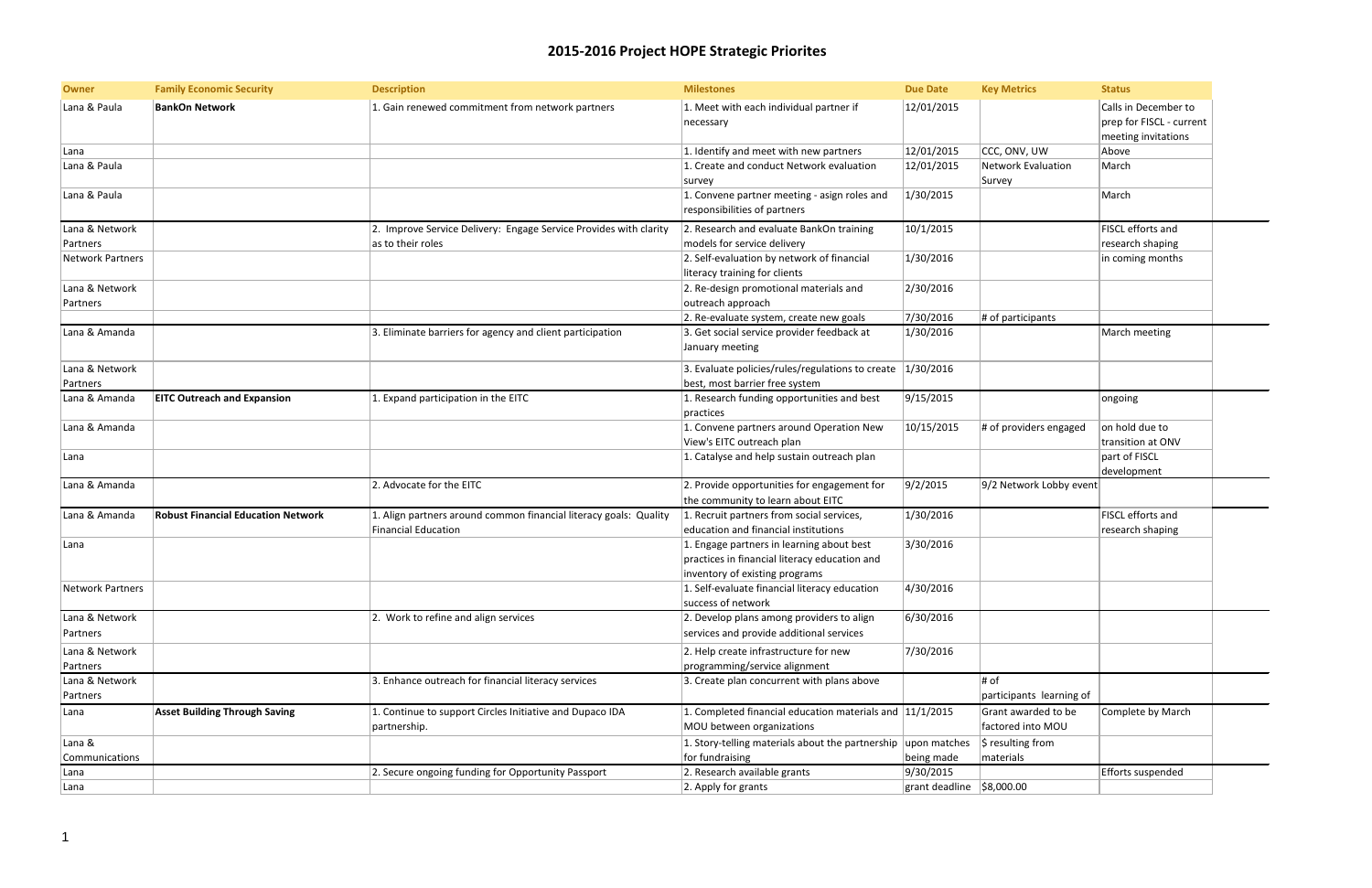## **2015-2016 Project HOPE Strategic Priorites**

| \$ resulting from        |                       |  |
|--------------------------|-----------------------|--|
| applied for FISCL to     | FISCL efforts and     |  |
| engage partners          | research shaping      |  |
|                          | Developing            |  |
|                          | conversation with ONV |  |
| FISCL grant application  |                       |  |
|                          |                       |  |
| <b>Key Metrics</b>       | <b>Status</b>         |  |
|                          |                       |  |
| Plan adopted             | Done                  |  |
|                          |                       |  |
|                          |                       |  |
|                          |                       |  |
|                          |                       |  |
|                          |                       |  |
|                          | Done                  |  |
| Partners aligned, pilot  | Done - supporting     |  |
| created, NICC preparing  | implementation in     |  |
| to impliment             | 2016                  |  |
| # and success of         | Done                  |  |
| participants             |                       |  |
|                          |                       |  |
| Embedded in Workforce    |                       |  |
| <b>Strategy meetings</b> |                       |  |
|                          |                       |  |
| outcomes for             |                       |  |
| Evaluation               |                       |  |
|                          |                       |  |
|                          |                       |  |
|                          |                       |  |
|                          |                       |  |
|                          |                       |  |
|                          |                       |  |
|                          |                       |  |
| sufficient funding       |                       |  |
| # and success of         |                       |  |
| <b>Key Metrics</b>       | <b>Status</b>         |  |
|                          | Done                  |  |
| FT Coordinator           | Done                  |  |
| IntegrUS, UW             | Ongoing               |  |
|                          |                       |  |
| <b>Key Metrics</b>       | <b>Status</b>         |  |
| 10 in attendence         | Done                  |  |
|                          |                       |  |
|                          |                       |  |

| Lana &             |                                                                      |                                                                                                                                                                                        | 2. Tell Opportunity Passport Story                                                                                                              | ן 2              | $\frac{1}{2}$ resulting from                                       |                                   |
|--------------------|----------------------------------------------------------------------|----------------------------------------------------------------------------------------------------------------------------------------------------------------------------------------|-------------------------------------------------------------------------------------------------------------------------------------------------|------------------|--------------------------------------------------------------------|-----------------------------------|
| Lana               |                                                                      | 3. Explore an asset building program model to impliment in the                                                                                                                         | 3. Research asset building models such as                                                                                                       | 11/30/2015       | applied for FISCL to                                               | FISCL effort                      |
|                    |                                                                      | community                                                                                                                                                                              | Compass FSS                                                                                                                                     |                  | engage partners                                                    | research sh                       |
| Lana               |                                                                      |                                                                                                                                                                                        | 3. Explore potential host sites and logistics                                                                                                   | 1/30/2016        |                                                                    | Developing<br>conversatio         |
|                    |                                                                      |                                                                                                                                                                                        | 3. Create a new plan for implementation                                                                                                         | 2/30/2016        | <b>FISCL</b> grant application                                     |                                   |
|                    | <b>Other Areas to Explore in Education and</b><br>Advocacy           | 1. Explore needs in remaining areas of League of Cities 6 Action<br>Areas                                                                                                              | 1. Research existing efforts, next steps to be<br>determined by need                                                                            | 10/30/2015       |                                                                    |                                   |
| <b>Owner</b>       | <b>Workforce Development</b>                                         | <b>Description</b>                                                                                                                                                                     | <b>Milestones</b>                                                                                                                               | <b>Due Date</b>  | <b>Key Metrics</b>                                                 | <b>Status</b>                     |
| Lana & Eric        | <b>Targeted Workforce Strategy</b>                                   | 1. Build aligned systems for referral, coaching and removal of<br>barriers:                                                                                                            | 1. Present plan to PH partners for adoption                                                                                                     | 09/30/2015       | Plan adopted                                                       | Done                              |
| PH Partners        |                                                                      | - Access to information about jobs and training<br>Work-readiness<br>Childcare, Transportation and other barriers<br>Creating a more holistic view of the family for service providers | 1. Determine shared interagency shared<br>outcomes                                                                                              | 10/30/2015       |                                                                    |                                   |
| PH Partners        |                                                                      |                                                                                                                                                                                        | 1. Determine next steps to enact plan                                                                                                           | 10/30/2015       |                                                                    | Done                              |
|                    |                                                                      |                                                                                                                                                                                        | This will need to get filled in more as we<br>determine what needs to be done to align<br>these systems.                                        |                  | Partners aligned, pilot<br>created, NICC preparing<br>to impliment | Done - supp<br>implementa<br>2016 |
|                    | Lana & PH Partners Career Exploration Opportunities                  | 1. Create avenues for career exploration                                                                                                                                               | 1. Research job shadow, internship, and<br>apprenticeship existing programs and best<br>practices, specifically Future Talk and Kelly<br>Cooper | 10/30/2015       | # and success of<br>participants                                   | Done                              |
| Lana               |                                                                      |                                                                                                                                                                                        | 1. Convene partners around creating<br>programming                                                                                              | 10/30/2015       | Embedded in Workforce<br>Strategy meetings                         |                                   |
| Lana & Eric, PH    |                                                                      |                                                                                                                                                                                        | 1. Recruit employer partners                                                                                                                    | 2/1/2016         |                                                                    |                                   |
| PH Partners        |                                                                      | 2. Sustain and evaluate system                                                                                                                                                         | 2. Pilot 5 participants                                                                                                                         |                  | outcomes for                                                       |                                   |
| PH Partners        |                                                                      |                                                                                                                                                                                        | 2. Evaluate program success                                                                                                                     |                  | Evaluation                                                         |                                   |
| Lana & PH Partners |                                                                      | 3. Create opportunities to expose youth to career possiblities                                                                                                                         | 3. Research existing programs and research<br>best practices                                                                                    | 09/30/2015       |                                                                    |                                   |
| PH Partners        |                                                                      |                                                                                                                                                                                        | 3. Identify key partners to create programming $ 10/30/2015 $                                                                                   |                  |                                                                    |                                   |
| Lana               | <b>Small Business Development</b>                                    | 1. Champion the cause of using SBA to help low-income and<br>minority families                                                                                                         | 1. Research existing models and best practices                                                                                                  | 09/30/2015       |                                                                    |                                   |
| Lana, Eric & Nancy |                                                                      |                                                                                                                                                                                        | 1. Convene interested partners                                                                                                                  | 11/30/2015       |                                                                    |                                   |
| Lana, Eric & Nancy |                                                                      |                                                                                                                                                                                        | 1. Identify funding sources                                                                                                                     | 11/30/2015       | sufficient funding                                                 |                                   |
|                    |                                                                      | 2. Catalyze an SBA program in Dubuque                                                                                                                                                  | Depend upon the role of partners involved                                                                                                       |                  | # and success of                                                   |                                   |
| <b>Owner</b>       | <b>Dubuque Circles Initiative</b>                                    | <b>Description</b>                                                                                                                                                                     | <b>Milestones</b>                                                                                                                               | <b>Due Date</b>  | <b>Key Metrics</b>                                                 | <b>Status</b>                     |
| Lana & Eric        | <b>Offer Strategic Support</b>                                       | 1. Continue to support Circles strategic planning                                                                                                                                      |                                                                                                                                                 |                  |                                                                    | Done                              |
| Lana               |                                                                      | 2. Pull out of operational support completely                                                                                                                                          | 2. Upon the hiring of a new coordinator                                                                                                         |                  | <b>FT Coordinator</b>                                              | Done                              |
| Lana               |                                                                      | 3. Continue to engage and build partnership opportunities for<br>Circles                                                                                                               |                                                                                                                                                 |                  | IntegrUS, UW                                                       | Ongoing                           |
| <b>Owner</b>       | <b>Getting Ahead Network</b>                                         | <b>Description</b>                                                                                                                                                                     | <b>Milestones</b>                                                                                                                               | <b>Due Date</b>  | <b>Key Metrics</b>                                                 | <b>Status</b>                     |
| Lana & Jim         | Support the implementation of Getting<br>Ahead by community partners | 1. Convene partners around use of material                                                                                                                                             | 1. Convene partners around GA training                                                                                                          | $9/11 - 14/2015$ | 10 in attendence                                                   | Done                              |
|                    |                                                                      |                                                                                                                                                                                        |                                                                                                                                                 |                  |                                                                    |                                   |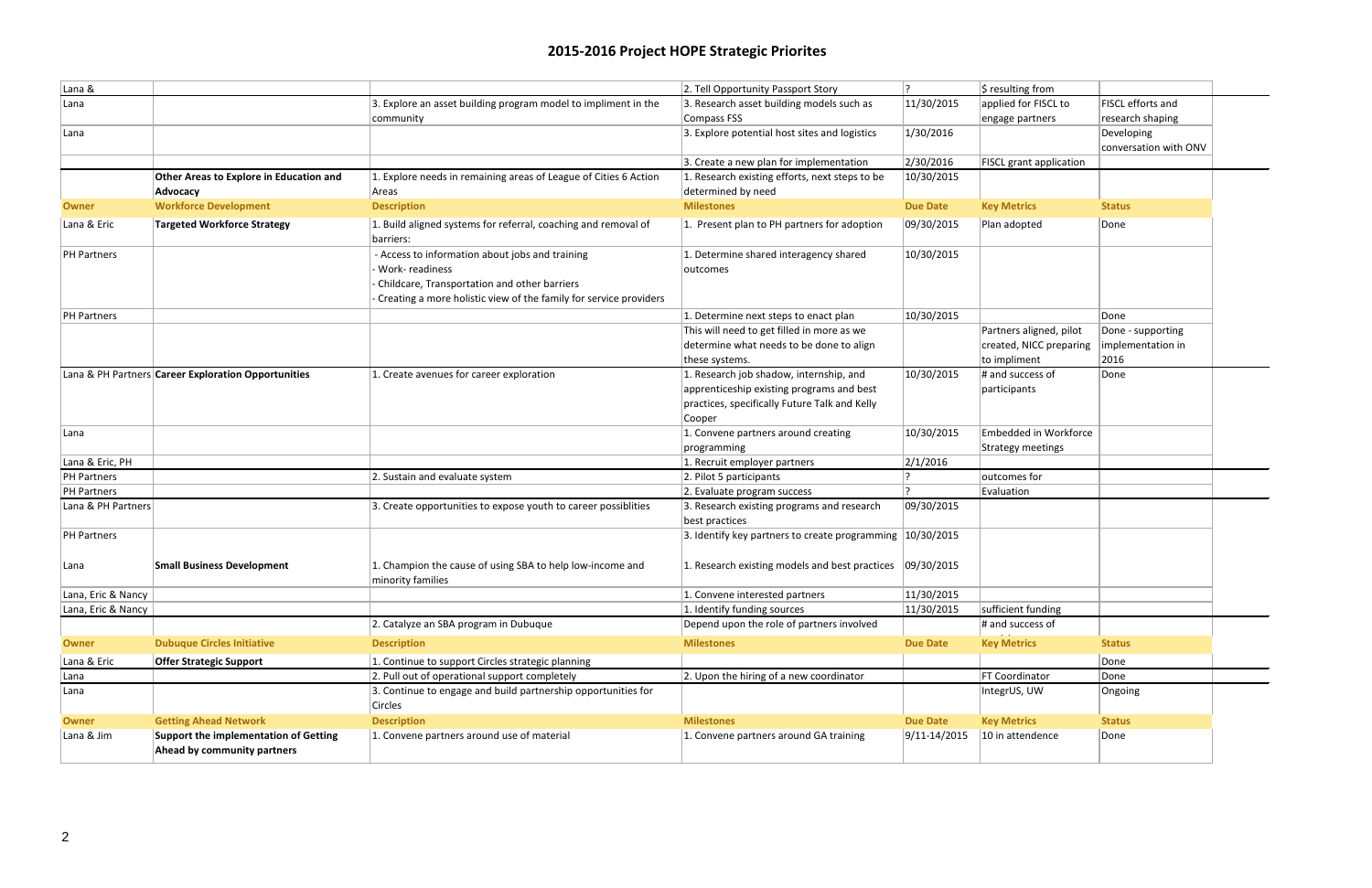### **2015-2016 Project HOPE Strategic Priorites**

| Lana, Jim and<br>Judge Randy |                                          |                                                                      | 1. Meet with Justice department contacts                              | 11/30/2015      | Ongoing research,<br>discussion with Randy<br>Nig | Done                 |  |
|------------------------------|------------------------------------------|----------------------------------------------------------------------|-----------------------------------------------------------------------|-----------------|---------------------------------------------------|----------------------|--|
| Lana, Eric, Jim, GLR         |                                          | 2. Provide support through strategic planning                        | 2. Fulton School: Parent engagement<br>implementation plan complete   | 12/30/2015      |                                                   |                      |  |
| Lana, Eric, GLR              |                                          | 3. Pursue funding opportunities to support the work                  | 3. Research potential grants                                          | 10/30/2015      | GA Fund, Theisens                                 | Done                 |  |
| Lana & Jim                   |                                          | $ 4$ . Facilitate continued learning, data collection and evaluation | 4. Quarterly partner meetings, data collection                        | 3/1/2016        | $\#$ and retention of                             |                      |  |
| <b>Owner</b>                 | <b>Network Building and Support</b>      | <b>Description</b>                                                   | <b>Milestones</b>                                                     | <b>Due Date</b> | <b>Key Metrics</b>                                | <b>Status</b>        |  |
| Lana                         | <b>Needs Assessment</b>                  | <b>Conduct Needs Assessment</b>                                      | Research firm chosen                                                  | 8/21/2015       |                                                   | Done                 |  |
| Team                         |                                          |                                                                      | Provider focus groups conducted                                       | 11/30/2015      |                                                   | In process           |  |
| Team                         |                                          |                                                                      | Resident survey                                                       | 10/30/2015      |                                                   | May happen in spring |  |
| Team &                       |                                          |                                                                      | Interviews complered                                                  | 11/30/2015      |                                                   | Done                 |  |
| Lana->Contractor             |                                          |                                                                      | Report drafted                                                        | 1/15/2015       | Finished report                                   | May/June             |  |
| Lana                         | <b>General Network Support</b>           | 1. Continue to provide Network Map as a tool for network building    | 1. Meet with partners to share tool and provide ongoing               |                 |                                                   | ongoing              |  |
|                              |                                          |                                                                      | network building support                                              |                 |                                                   |                      |  |
| Lana & Rachel                |                                          | 2. Create a information/communications network through a             | 2. Quarterly or monthly newsletter                                    | 1/30/2015       | views                                             | Done/Ongoing         |  |
| Lana                         | <b>Coaches Peer Learning Network</b>     | 1. Support the formation of the network                              | 1. Convene steering committee                                         | 9/15/2015       |                                                   | done                 |  |
| Lana & Steering              |                                          |                                                                      | 1. Host monthly or quarterly network meetings 10/15/2015              |                 |                                                   | ongoing              |  |
| Lana                         |                                          |                                                                      | 1. Conduct steering committee and network                             | ongoing         | up and running                                    | ongoing              |  |
| Steering                     |                                          | 2. Utilize coach feedback to inform systems change                   | 2. Report from network to Project HOPE table                          | 12/30/2015      | Network Evaluation                                |                      |  |
| <b>Owner</b>                 | <b>CFGD Administrative Tasks</b>         | <b>Description</b>                                                   | <b>Milestones</b>                                                     | <b>Due Date</b> | <b>Key Metrics</b>                                | <b>Status</b>        |  |
| Lana, Rachel,<br>Leadership  | <b>Communications Plan</b>               | 1. Develop and Implement a Communications Strategy for the<br>Board  | 1. Determine Format and Dashboard Indicators 10/1/2015                |                 | PH Dashboard used                                 | completed            |  |
| Rachel                       |                                          |                                                                      | 1. Set time-lines and priorities in Teamwork                          | 10/4/2015       |                                                   | not necessary?       |  |
| Lana                         |                                          |                                                                      | 1. Provide updates to build communications                            | ongoing         | board feedback on<br>helpfulness                  | ongoing              |  |
| Lana, Rachel,<br>Leadership  |                                          | 2. Develop and implement a Communications Strategy for Donors        | 2. Determine Format and pieces needed                                 | 10/1/2015       | NA, Map, PH onepagers,<br>Council Presentation    | Council Newsletter?  |  |
| Rachel                       |                                          |                                                                      | 2. Set time-lines and priorities in Teamwork                          | 10/4/2015       |                                                   | not necessary?       |  |
| Lana                         |                                          |                                                                      | 2. Provide updates to build communications                            | ongoing         | use of communications<br>to raise dollars         |                      |  |
| Lana                         | <b>Reporting</b>                         | 1. Accounting for time spent and progress                            | 1. Weekly work report                                                 | ongoing         | <b>Weekly Updates</b>                             | ongoing              |  |
|                              |                                          |                                                                      | 1. Track Grants in Grant Hub                                          | ongoing         |                                                   | ongoing              |  |
|                              |                                          |                                                                      | 1. Track Expenditures                                                 | ongoing         |                                                   | ongoing              |  |
| Lana                         |                                          | 2. External Reports                                                  | 2. Sustainable Dubuque                                                | ??              |                                                   | ongoing              |  |
| Lana                         |                                          |                                                                      | 2. City Council Report                                                | ??              | Nov. presentation                                 | ongoing              |  |
| Team                         | <b>Strategic Iniatives Collaboration</b> | 1. Aligning Initiatives                                              | 1. Bi-weekly meetings                                                 | ongoing         |                                                   | ongoing              |  |
| Team                         |                                          | 2. Professional Development                                          |                                                                       |                 |                                                   |                      |  |
| Lana                         |                                          | 3. Promising Futures Fund                                            | 3. Meet with Development, incorporate into<br>communications strategy |                 |                                                   |                      |  |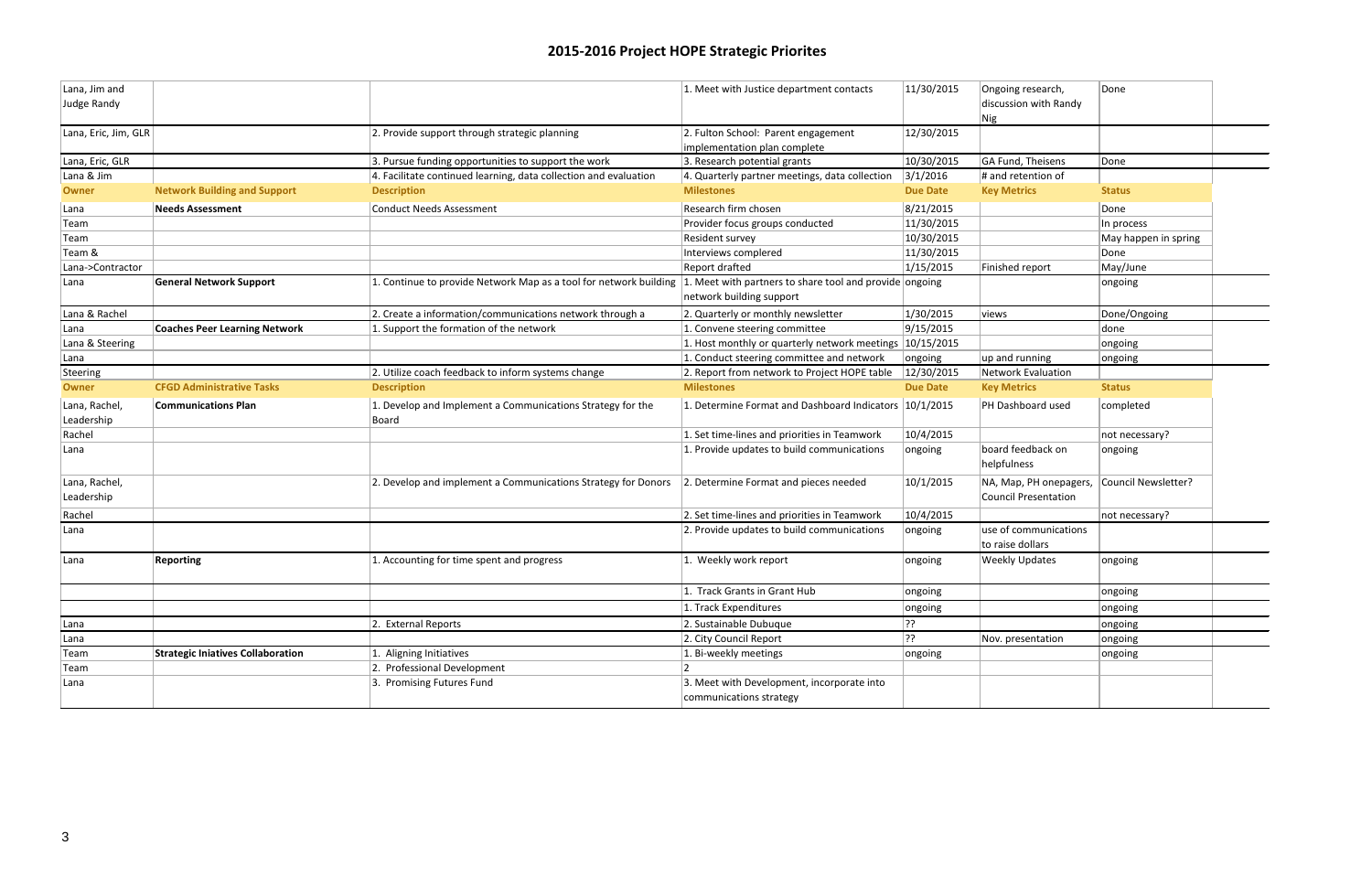July 2015

Project HOPE Update:

- 1. Needs Assessment
	- a. Process
	- b. Budget
	- c. Michelle
- 2. Financial Stability Asset Development
	- a. Bank On
	- b. Other Partners
	- c. Small Business Development
- 3. Workforce Development
	- a. Diagrams
	- b. Next Steps
	- c. Getting Ahead Iowa Works
- 4. Circles
	- a. Alvin Meeting
	- b. Documents ready
	- c. VCA
	- d. CDBG?
- 5. St. Mark/Getting Ahead Network
- 6. NICC Bridges/Client Focus/Getting Ahead
- 7. Coaches Network
- 8. Communications Meeting
- 9. Network Map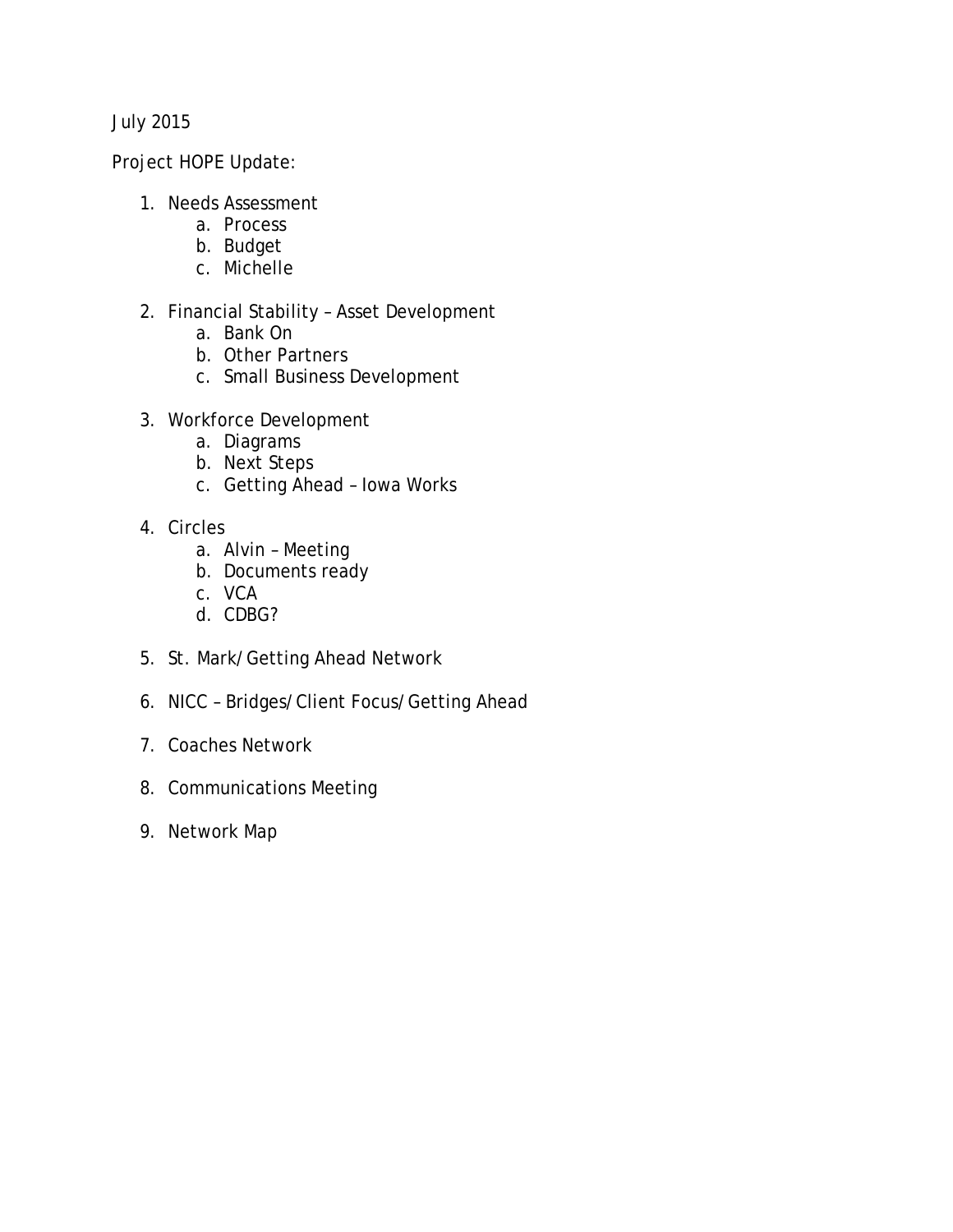

Project HOPE Core Committee

Thursday, August 20th, 2015 8:00a-9:15a McCarthy Center, 2<sup>nd</sup> Floor - Roshek Building

#### **Present:**

Ron Axtell, Kristin Dietzel, Shirley Horstmann, Erica Haugen, Eric Dregne, Chris Tilton-Chapin, Brynn McDonnell, Maurice Jones

#### **Announcements:**

- Keri Schwanekamp's VISTA term has ended.
- Lana Wood's position as Project HOPE Coordinator as become full-time.
- David Barnes of Operation New View and Chris Tilton-Chapin of United Way have been invited to start joining us,
- Along with Economic Opportunity VISTA out of the Human Rights Department, Brynn McDonnell.

**See attached Table for Discussion Notes of Following Questions:**

- 1 Who have we been and what have we done?
- 2 Who are we now and what are we doing?
- 3 What is the purpose of Project HOPE?
- 4 What ideas and focus areas do we have on the table?
- 5 Who do we want to add to the table?
- 6 How do we want to engage the planning process moving forward? It was decided that we should use the Project HOPE meeting over the next few months focusing on target areas identified.

**Next Steering Committee meeting**: Thursday, September 17th, 8:00a-9:30a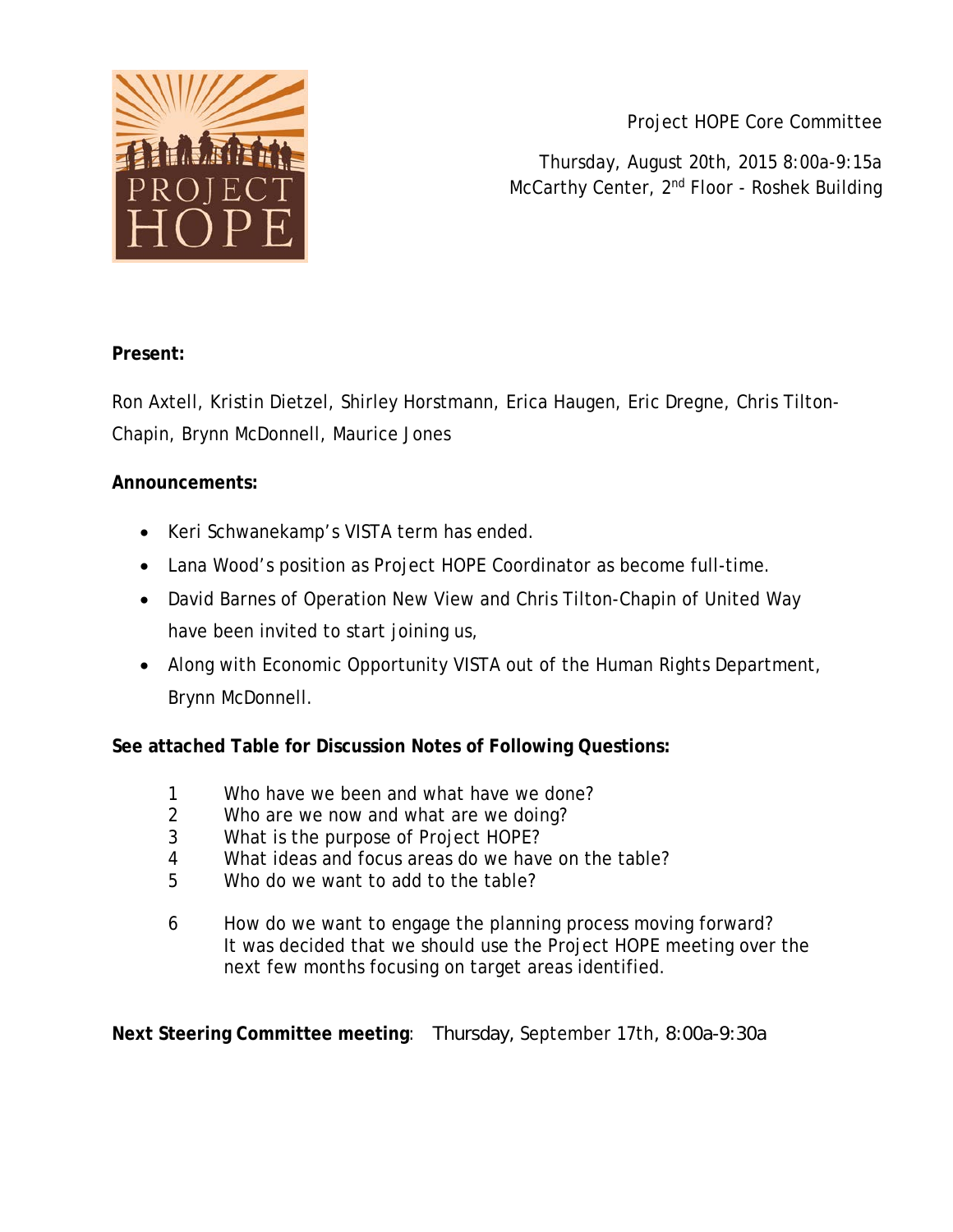

Project HOPE Core Committee

Thursday, September 17th, 2015 8:00a-9:15a McCarthy Center, 2<sup>nd</sup> Floor - Roshek Building

#### **Present:**

Ron Axtell, Kristin Dietzel, Shirley Horstmann, Marla Loecke, Eric Dregne, Chris Tilton-Chapin, Andrea Helgager, Maurice Jones, Sue Stork

#### **Announcements:**

Welcome Andrea Helgager, new Circles Initiative Coordinator to the table.

#### **Re-enage Report:**

A brief overview of the Re-engage program was given by Shirley Hortsmann for the benefit of new members.

#### **WIOA Overview and Youth Dollars:**

Ron Axtell gave an overview of WIOA programs and their application in Dubuque. Specific attention was given to youth programs and new policy. Goals under the new policy guidelines include creating a more seamless delivery system with Workforce partners such as DHS and the community college. Discussion highlighted how our efforts to align systems coincide well with the direction of new policy and have potential to affect the regional board conversation.

Next steps identified are to devote more attention to strategies and details around aligning systems for youth at the smaller workforce strategy working group meeting.

Next Steering Committee meeting: Thursday, October 15<sup>th</sup>, 8:00a-9:30a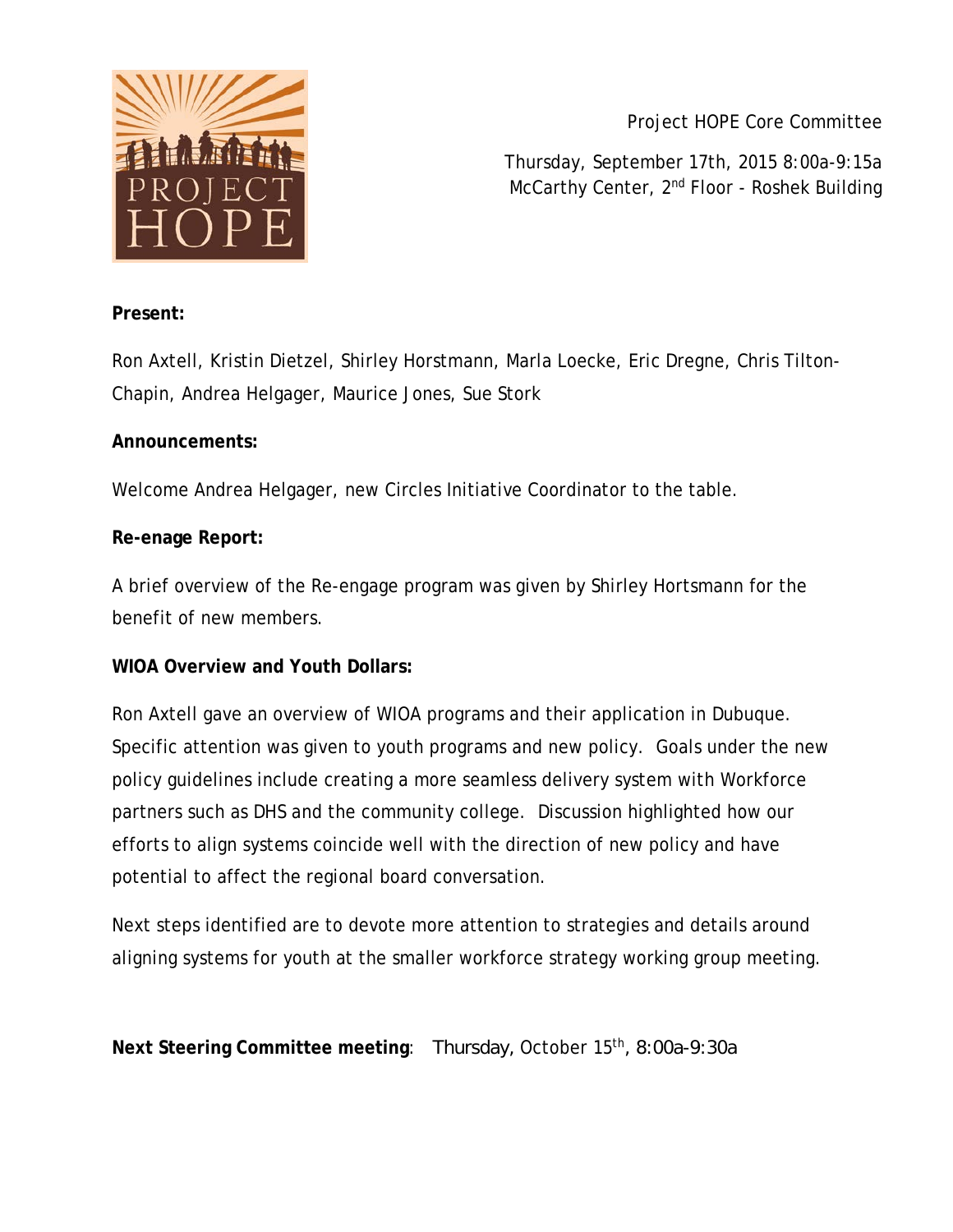

# Project HOPE Core Committee

### Thursday, October 15, 2015 8:00a-9:15a, McCarthy Center

#### *Present:*

Ron Axtell, Kristin Dietzel, Chris Chapin- Tilton, Eric Dregne, Erica Haugen, Shirley Horstmann, Brynn McDonnell, Lana Wood

#### *Coming Up:*

- 10/16 City Manager Meeting on Engaging Low-Income and Minority Residents in education and job opportunities
- 11/16 City Council Work Session (materials due 11/11 at noon)
- 3/16-18 National League of Cities, Re-engage Conference in Dubuque

#### *UD Fellowship with Re-engage:*

A fellowship for Re-engage students nearing graduation is being designed to allow them to attend college classes for credit at UD free of charge.

#### *Loras First Generation College Career Program*

Brynn reported that an effort is being made through VISTA to connect first generation Loras students to career opportunities.

#### *Targeted Workforce Strategy:*

The Targeted Workforce Network Diagram and Career Pathway Map were shared with the group. (See attached.) The proposed model plans to build partnerships to align a system that widens the path to education and employment for people with multiple barriers by:

- Building a strong referral network of service providers
- Alternative intake processes and assessments
- Providing interdisciplinary teams that engage in goal coaching and case management around barriers
- Classroom and work ready training needed before enrolling in certificate programs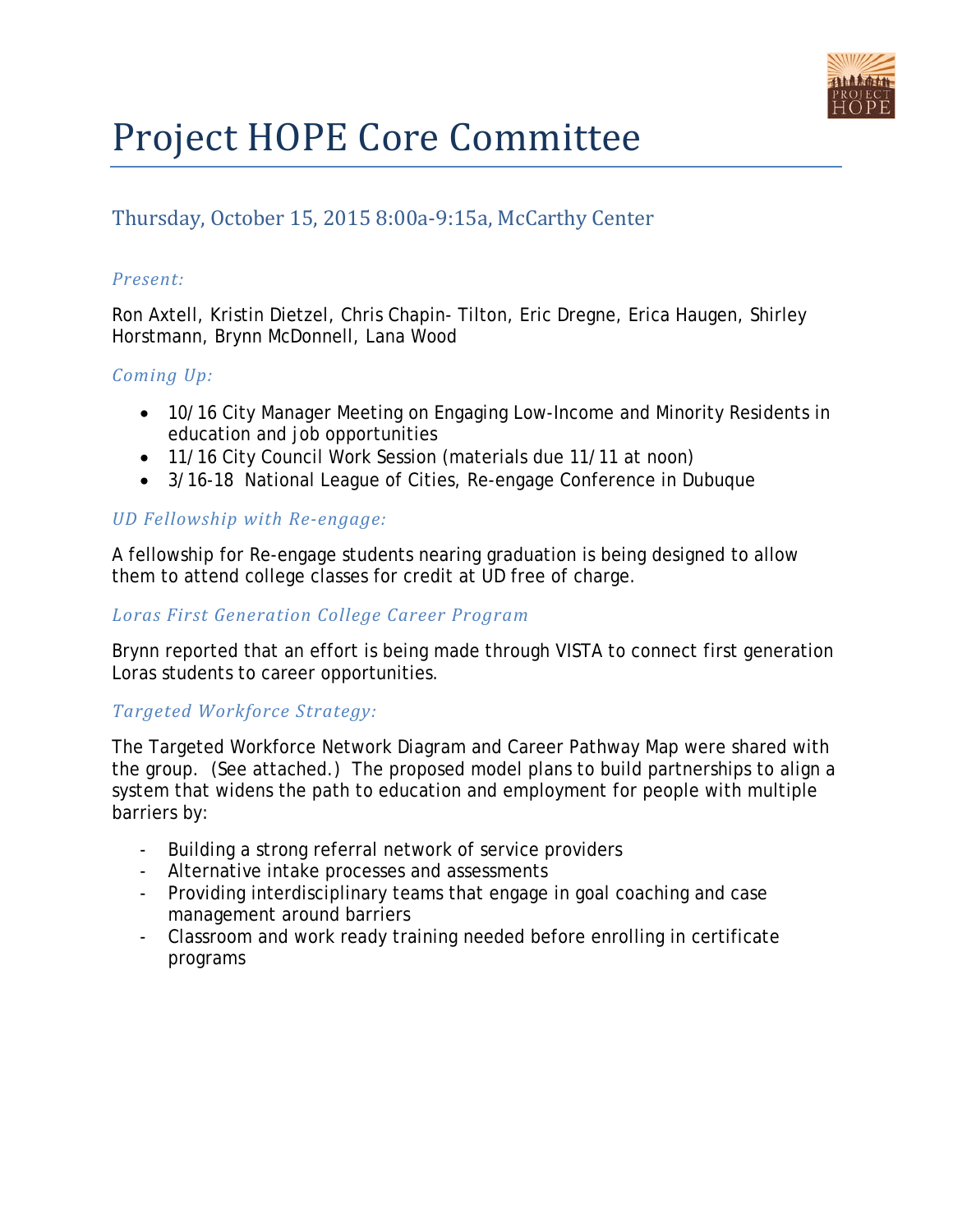#### *Comments and Points for Further Exploration*

#### **Intake**

- Area service providers/coaches will need buy-in from their institutions in order to be active and intentional participants in a referral network and IDTs.
- Keep disaggregated data of referrals, track how far someone gets in the process and why they drop out.
- Explore the FSS Program Coordinating Committee (PCC) as a partner in creating referral networks (and IDTs).
- NCRC should be labeled as a skills assessment rather than aptitude assessment.
- Explore utilizing CAPS, COPS, COPES assessments to assess barriers and readiness.

#### **IDTs**

- The IDTs will need organizational support, perhaps in the form of a coordinator.
- Explore Decategorization funding/model for family meetings that were very effective.
- What data will need to be tracked in the IDT process? This will be important for shared outcomes and for insight to help refine the program model.
- The map shows IDTs meeting three times. IDTs will be in regular communication via email and phone, not just at called meetings. This is hard to show in the map but essential**.**
- Information releases are a critical piece that have presented challenges in the past.
- IDTs on the map end at employment. We would like to see coaching and support after employment for job retention.

#### **Classroom and Work Ready Training**

- What elements of Road to Success can built upon as either a part of "Boot Camp," or a stepping stone to this model?
- What can be learned from Project Iowa's VIP training to inform Boot Camp?
- Boot Camp needs someone to lead it and design it.
- Boot Camp needs to be engaging and dynamic, the goal is to motivate folks to continue on to the next step.
- Could Boot Camp be incentivized?
- What resources at IWD can be used in this part of the programming?

#### **Employee Partnerships**

- Need to identify next steps in creating employee partnerships.
- A job place mediator is an important role to help keep someone on the job through conflict.

*Next Steering Committee meeting:* Thursday, November 19th, 8:00a-9:30a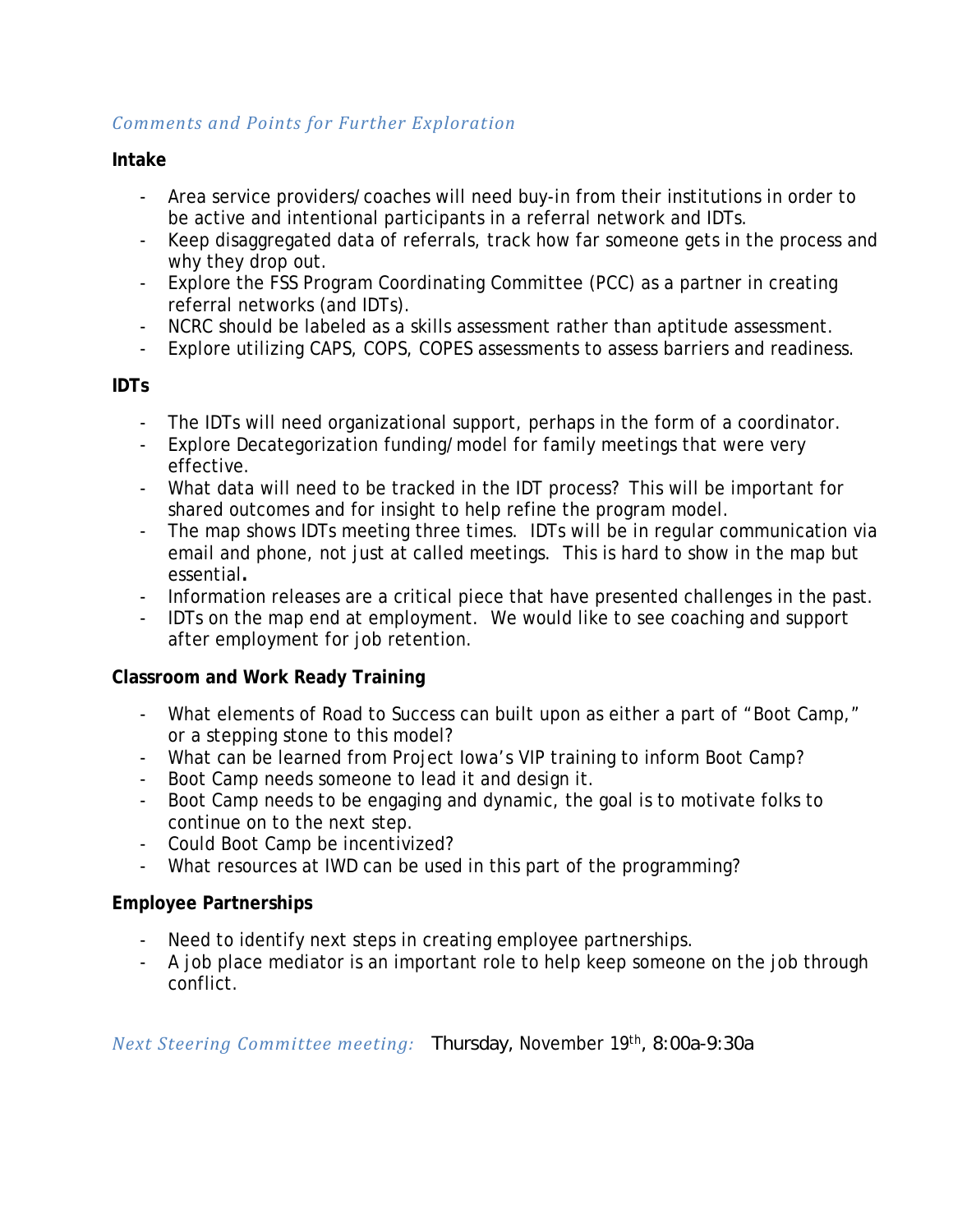# Project HOPE Monthly Meeting

11/16/2015

## **City Council Presentation**

### **Miscellaneous**

- Hunger Forum
- Re-engage Conference Details
- Local Food Planning Grant

## **Family Economic Security**

- Bank On Network Meeting (January)

- Evaluate program and determine goals for 2016
- Invite service providers to the table
- EITC promotion (Now April)
	- Meeting with ONV tomorrow to determine next steps o Provider updates and outreach around EITC
	- Continued research on usage rates in Dubuque
- Small Business Support
	- CDFI…?
	- Determine if/how we want to pursue this

- Continued support of our partners who engage this work:

- Circles: Dupaco IDA partnership
- Opportunity Passport IDA program
- Career Pathways enhancing education/coaching around Financial Security
- Coaches' Network gain insight from and connect coaches to resources

- New Efforts: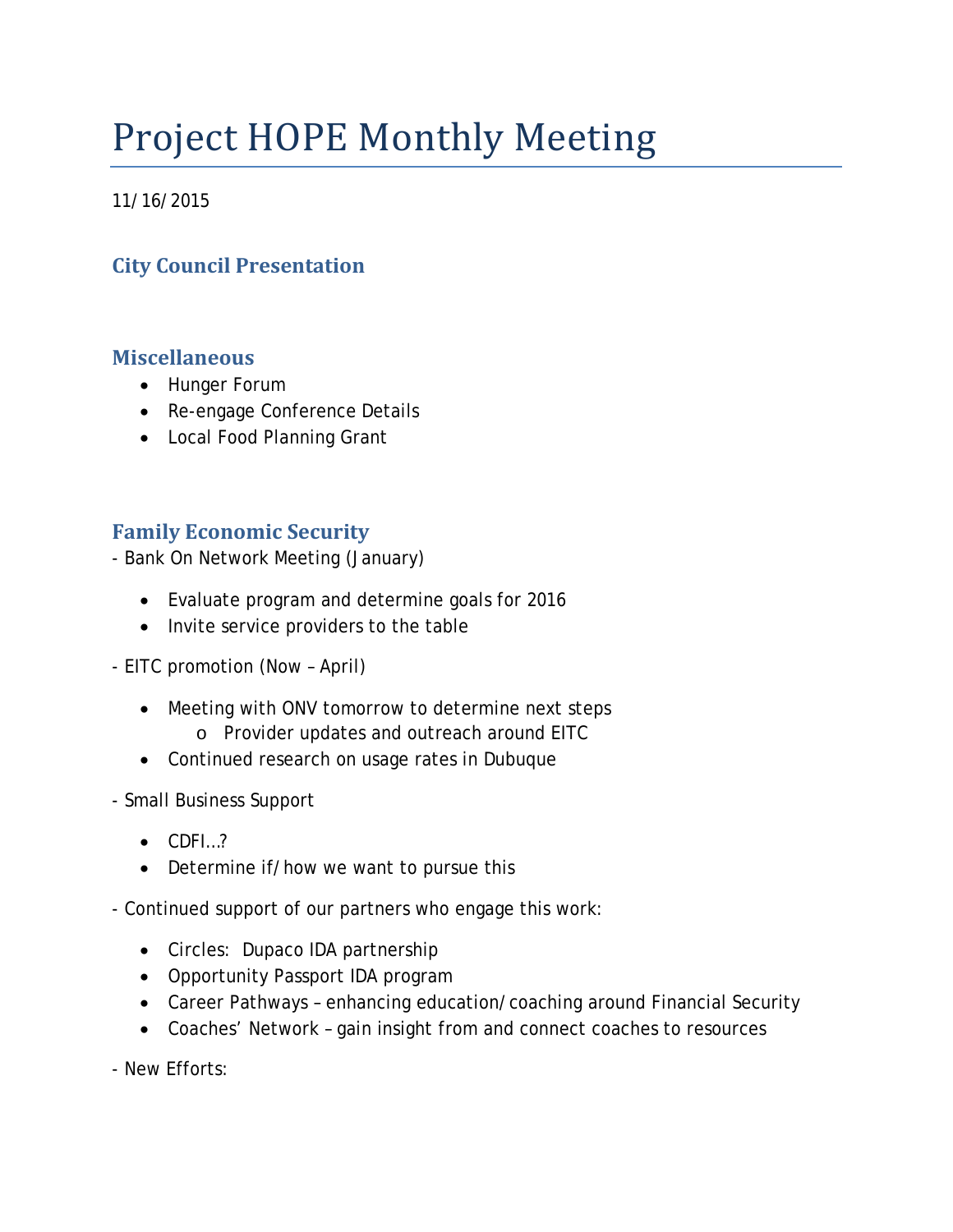- Financial Inclusion Planning Grant
	- o Logistics
		- **Scheduling meeting with City staff and mayor**
		- **Webinar Thursday**
		- **Working on one-pager/application**
		- **Applications due 12/4**
	- o Ideas
		- Research FSS model expansion with more emphasis on financial coaching and increased matching. (Compass FSS model)
		- Explore financial literacy options tied to goals like IDAs and other programs (ONV has interest here, build on existing or create new)
		- **Small Business Owner support?**
		- **EITC promotion/expand VITA funding**
		- Tie to career pathways/Circles/other coaching models

**Equity Summit Wrap Up**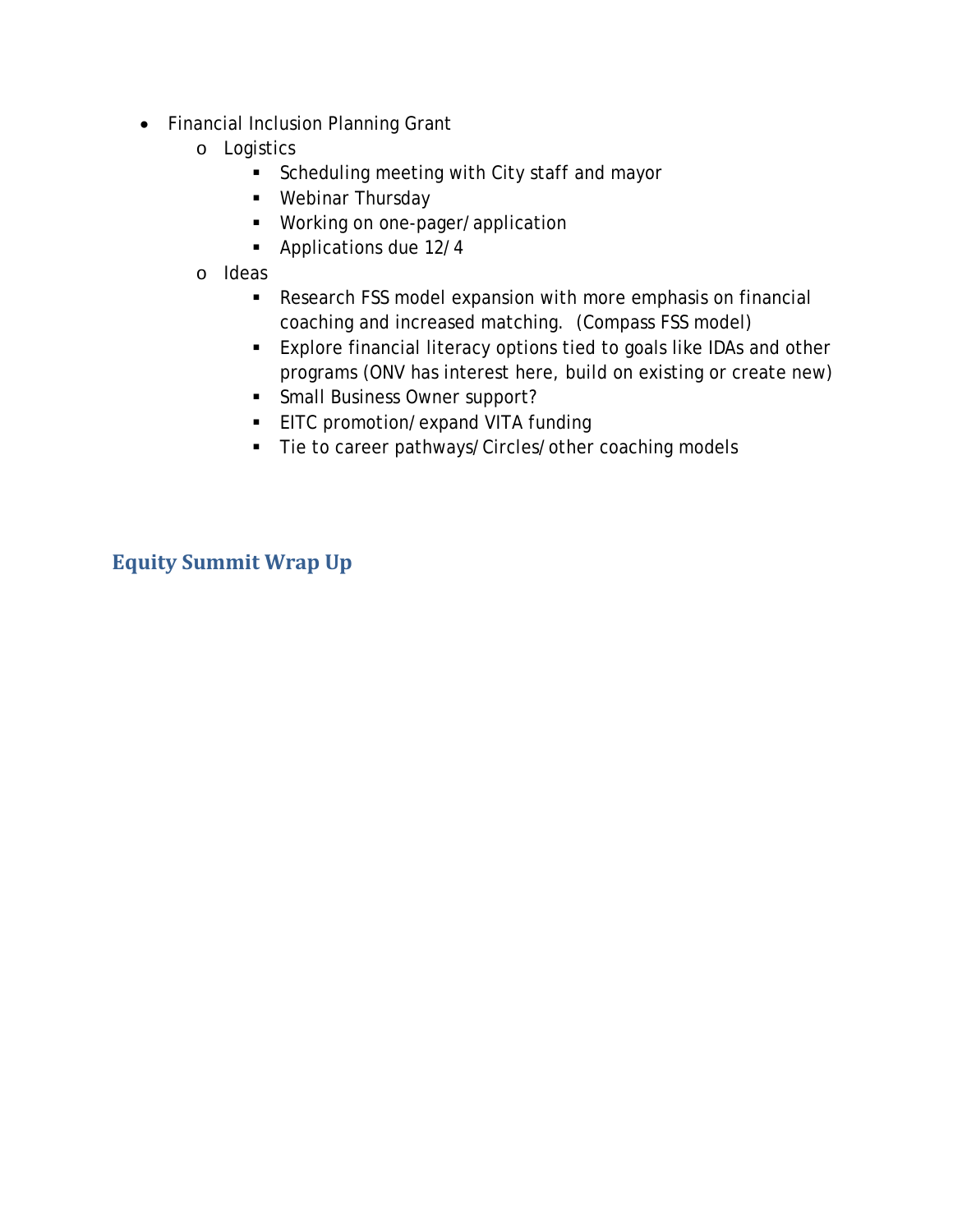# Project HOPE – December 2015

#### **Circles Fund**

Review gifts Determine plan and communication plan

#### **Kresge Grant**

Working on this week with Ashley Environmental perspective? Inclusive Dubuque? Neighborhood buy-in

#### **Community Assessment**

Selecting Advisory Council Conference Call 12/29

#### **Re-engage**

Waiting for responses from vendors Footprint Funders

#### **Workforce Development**

Cohort in selection process NICC developing plans My next steps: Presenting research on work experience models Next Project HOPE meeting: Using scorecard and program level indicators

#### **Coaches' Network**

Planning next meetings – building resiliency and transportation Good newsletter to send out in new year Group expanding – IJAG, ALC, IWD, NICC, REENGAGE

#### **St. Mark/Fulton**

Waiting for new signed agreement Recruitment seems to be going okay Not sure about Ermina's next class

#### **EITC**

Ready to blast Hobie's resources when he has them ready Plan to spread word with Coaches' Network Encouraged by UW and ONV to reach out to employers

12/22/2015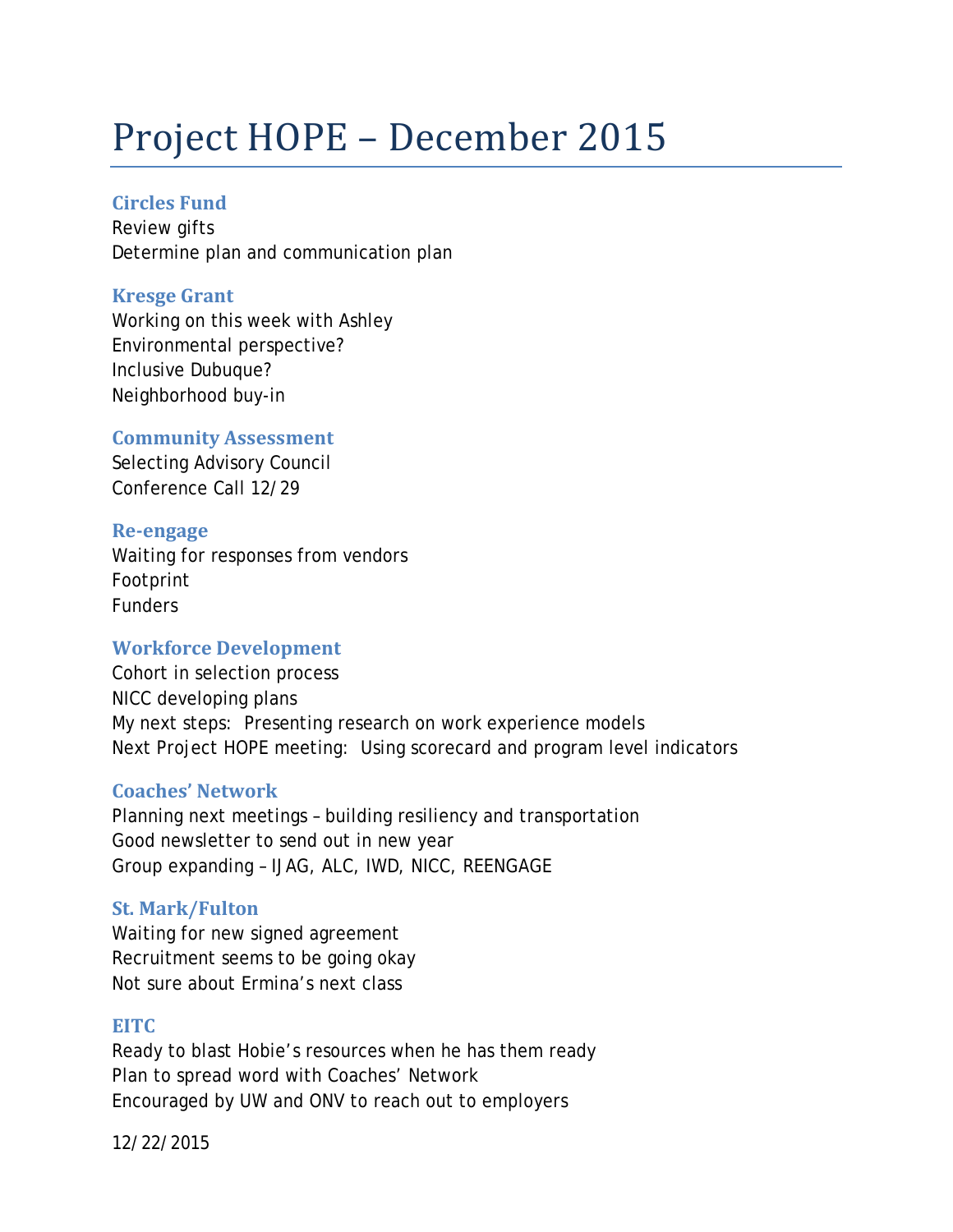**Setting up Scorecard and moving forward with indicators with PH**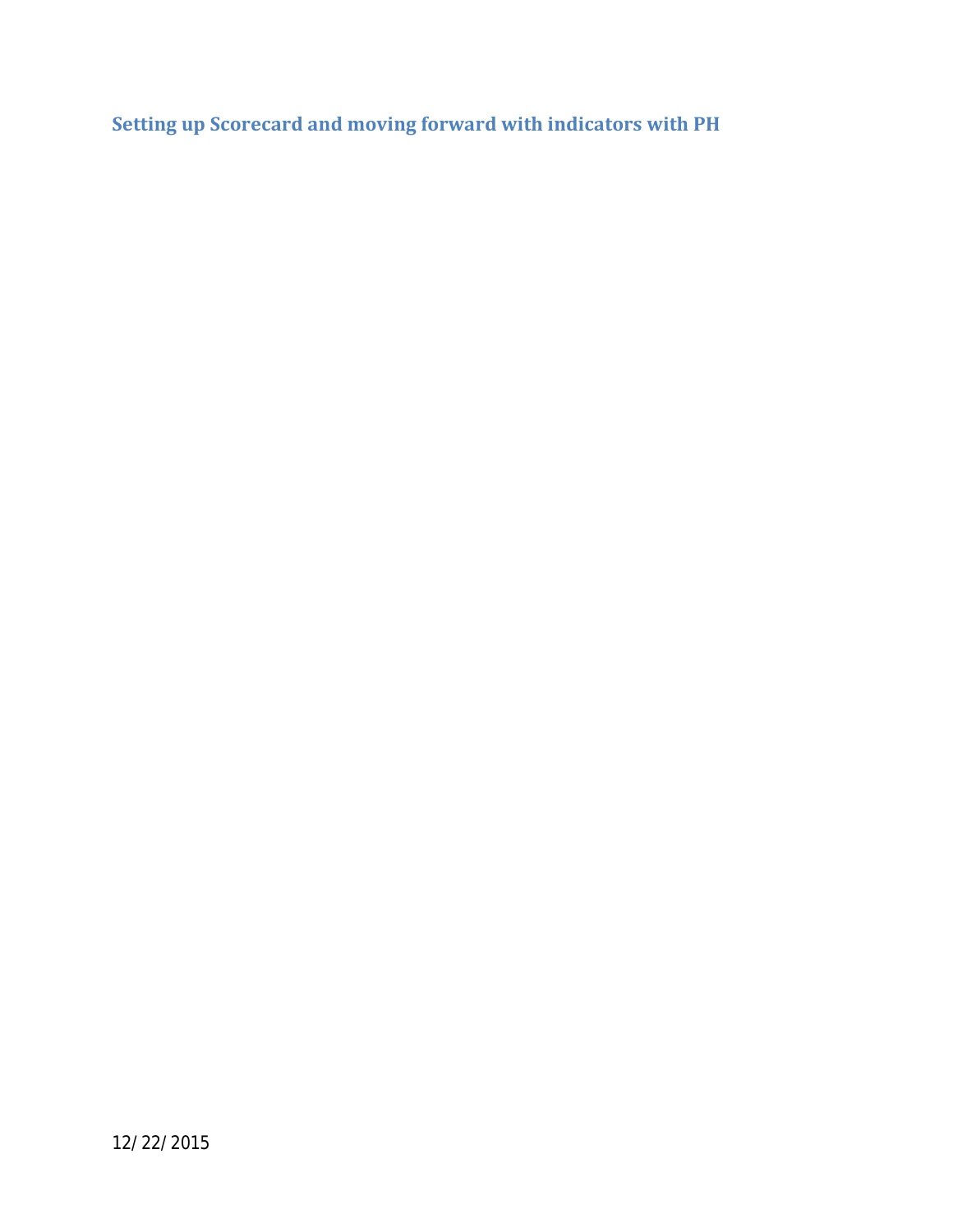

Since 2008, the City of Dubuque and the Community Foundation have partnered to support Project HOPE. Together with a strong set of partners, Project HOPE improves inter-agency collaboration and increases access to opportunity. Project HOPE connects opportunity youth and adults to education, employment, and resources to support economic security.

Project HOPE is a network of partners from philanthropy, business, government, workforce and service providers who;

- Improve coordination among providers and systems
- Connect people to education/skills training
- Increase pathways to employment
- Support the Circles Initiative
- Help families build financial assets

#### **The Project HOPE Network Includes;**

Community Foundation **Iowa Works** City of Dubuque **Community Schools** Greater Dubuque Development Corp **Northeast Iowa Community College** East Central Intergovernmental Agency **Dubuque Works** United Way of the Tri-States

### **Key Strategies**

**Re-engage Dubuque** – connects students who have left school without graduating (drop-outs) back into education and workforce training opportunities. Opportunity Youth make up nearly 8% of Dubuque's 16-24 year olds (youth who are not in school, not working)

- More than 300 students have been re-engaged in high school or HSED programs since 2012
- More than 125 have completed high school diplomas or have received their HSEDs
- Remaining students continue to work on completion less than 5% leave the program
- Nearly 2/3 of those student who have completed have gone on to college or other post-secondary education opportunities
- University of Dubuque is now offering a fellowship for Re-engage Dubuque students to support the transition to 4-year college opportunities.
- A partnership between NICC , Dubuque Community Schools and the Community Foundation has leveraged more than \$500,000 in funding to support Re-engage Dubuque

**Opportunity Dubuque** – connects workers to training and connects employers with skilled workers.

- Provides scholarships for training in advanced manufacturing, I.T. and healthcare sectors
- Connects newly trained workers with employers
- Employers support orientation, training, internships, and interview/hire trained workers
- More than 450 worker have enrolled in training since 2012
- 93% of those who enrolled have completed training
- 90% are employed and have retained employment for at least a year
- **A partnership between NICC, Greater Dubuque Development Corp, and Iowa Works has leveraged more than \$1 million in funding to support Opportunity Dubuque**

January 2016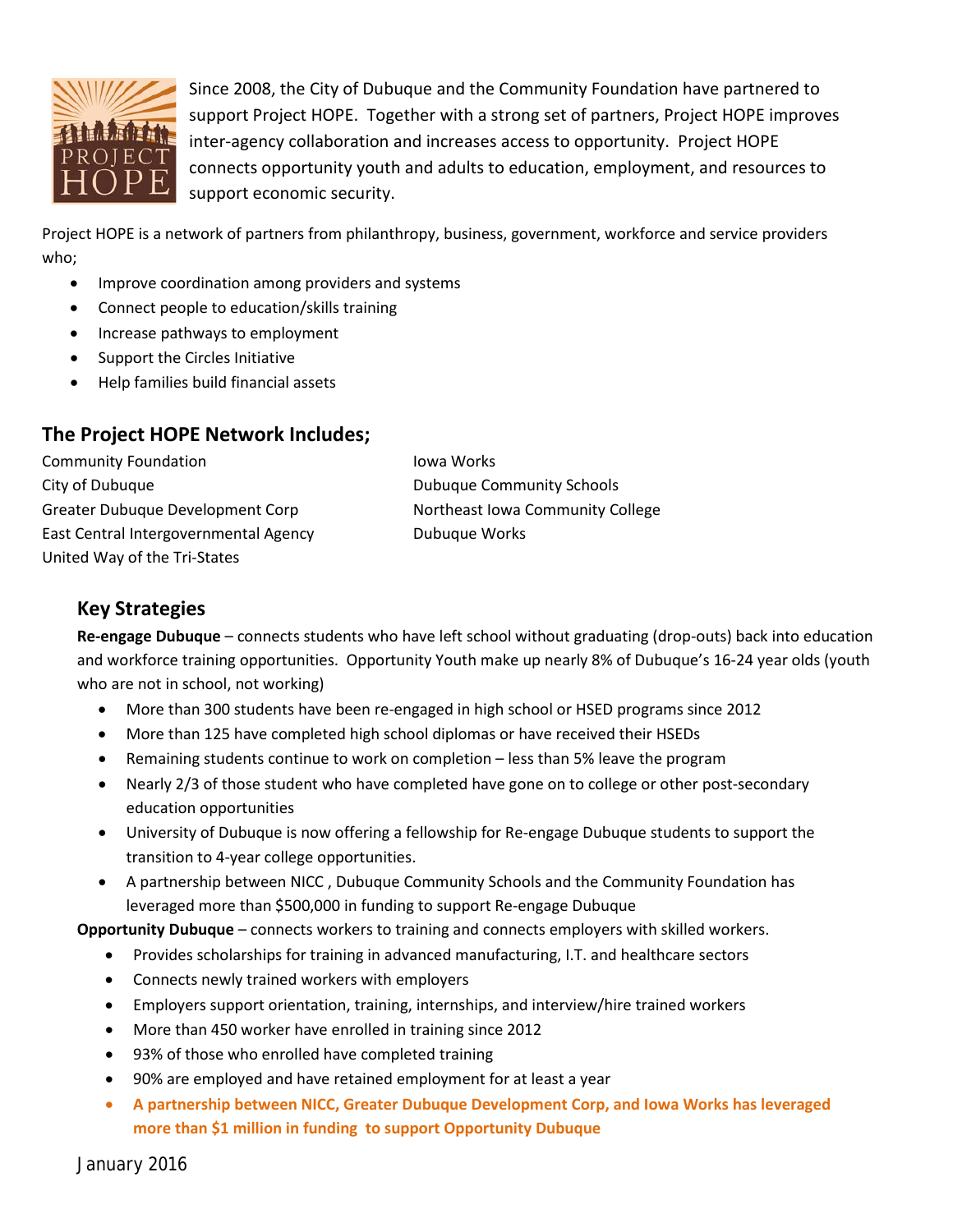**Networks** - Project HOPE supports networks and working groups to improve workforce and education outcomes

- **Coaches Network -** More than a dozen coaches from workforce, education, and social service sectors are working to improve cross sector collaboration in order to connect more people to needed services, education and employment.
- **Workforce Working Group -** Partners from workforce development, education, social services and employers are developing solutions to the workforce shortage that engage low-skilled and lowincome people in our community – including new employer-led sector boards.
- **Network Mapping –** Project HOPE interviewed and mapped more than 75 partners and service providers to improve coordination and outcomes for people.
- **National League of Cities: Financial Inclusion Strategies and City Leadership:** Cross-sector financial service partners are being convened around financial system building and improvement in Dubuque to ensure equitable access to financial services to help promote family self-sufficiency.
- **Needs Assessment** Project HOPE is facilitating a needs assessment to better understand needs related to childcare and mental health in the community.
- Assessment information will be used to reduce these barriers to education and employment opportunities for people in our community
- **A partnership between the United Way of the Tri-states, the Community Foundation and area financial institutions has leveraged \$50,000 in funding for the needs assessment.**

#### **Aligning Resources**

**Coordinating partners** – Project HOPE facilitates peer-learning opportunities, research, and planning among the Project HOPE networks and supporting partners throughout the community.

**Leveraging funding** – Project HOPE has leveraged nearly \$2 million in funding to support education, training and workforce opportunities for nearly 1000 people in our community.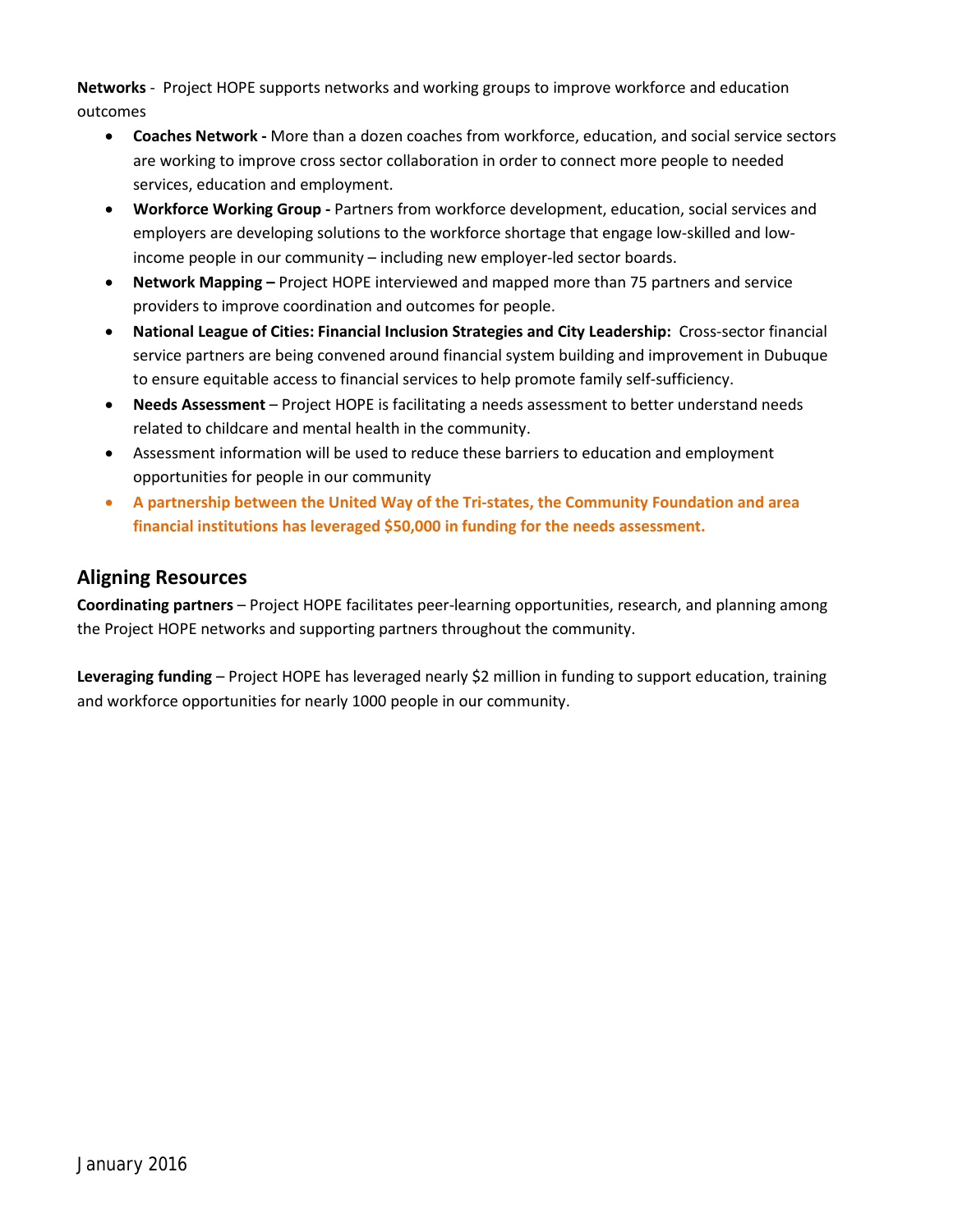## Workforce Strategy Team

### **Tuesday, 1/19/2016, 10 am – 12 pm**

Attending: Kristin Dietzel, Eric Dregne, Marla Loecke, Gina Robinson, Ron Axtell, Lana Wood

#### **General Updates**

- NICC down one success coach: Ron Borel resigned
- Promise Jobs down one staff person as well
- NICC applying for Tech Hire grant may be able to fund a coach through this grant – tied to IT certificates

#### **Take the Lead: Pilot to begin in March**

- Curriculum being developed by Sue Stork
	- o Weaving in elements of Navigating the Journey
	- o Saving work skills sessions for "blue boxes" after take the lead
- Probable teacher: Samaria Neely
- Send Take-the-Lead instructor to observe at DMAC or Project Iowa

#### **Recruitment for Pilot**

- NICC will have full cohort from recruits
- PromiseJobs participants can be added, need two week notice

#### **Interdisciplinary Team Role in Take the Lead and Transition to Blue Boxes**

- **Have Working it Out, Getting Ahead, and other relevant folks visit Take-the-Lead and preview their courses/opportunities to help build relationships and warm hand-off**
- Create a module/learning activity around support-networking mapping, identify folks above and others to include in support network
- Have goal-setting time determine next steps
- Have support network come to ratify above and celebrate graduation
- Assign one IWD case-worker to all Take-the-Lead participants definitely present for all of above (not the only IWD person who could be present).

#### **Referral System Building**

• One standardized form to sign that includes information-release is in process, however it may end up being very cumbersome.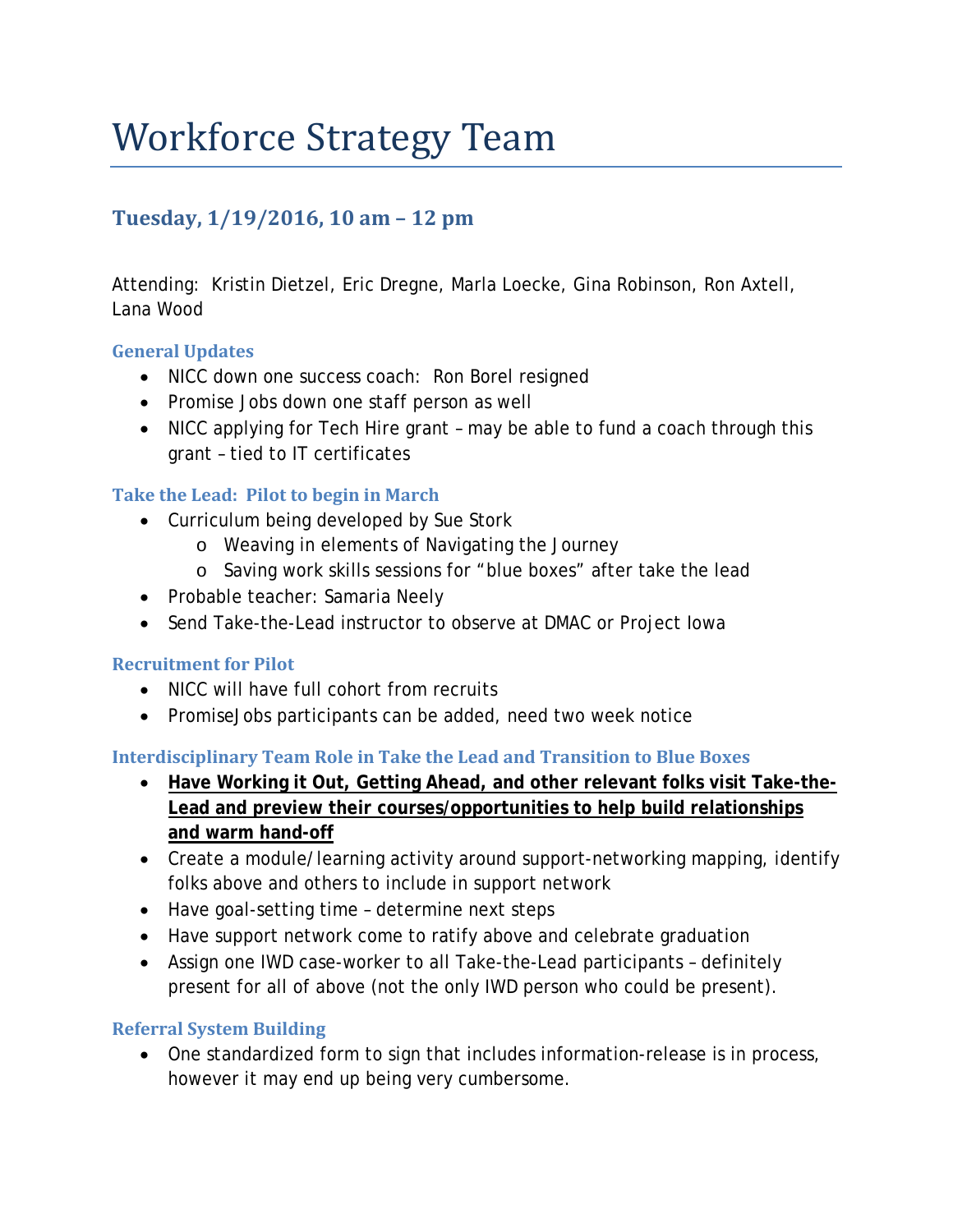• Consensus seemed to be to have a simple information-sharing form introduced when support networks are identified.

## **"Blue Boxes"**

- Elements of Working it Out or course itself offered
- Create style and flow that are engaging
- Create duration and time blocks that meet participant needs

#### **Next Steps**

#### RON:

• Distribute copies of Working it Out

#### MARLA:

- Continue information-release development simple form if streamlined intake form is not possible at this time.
- Develop Working it Out/Other training possibilities at IWD

#### MARLA & KRISTIN:

• Establish shared outcomes for NICC and IWD

#### KRISTIN:

- Determine if any of cohort are Promise Job participants
- Work with NICC team to finalize curriculum

LANA:

- Update Distribution List
- Schedule next meeting
- Build upon/develop ideas about RBA program measures
- Create engagement within coaches network around workforce strategy
- Send guest speaker list to NICC
- Contact Project Iowa connection about site-visit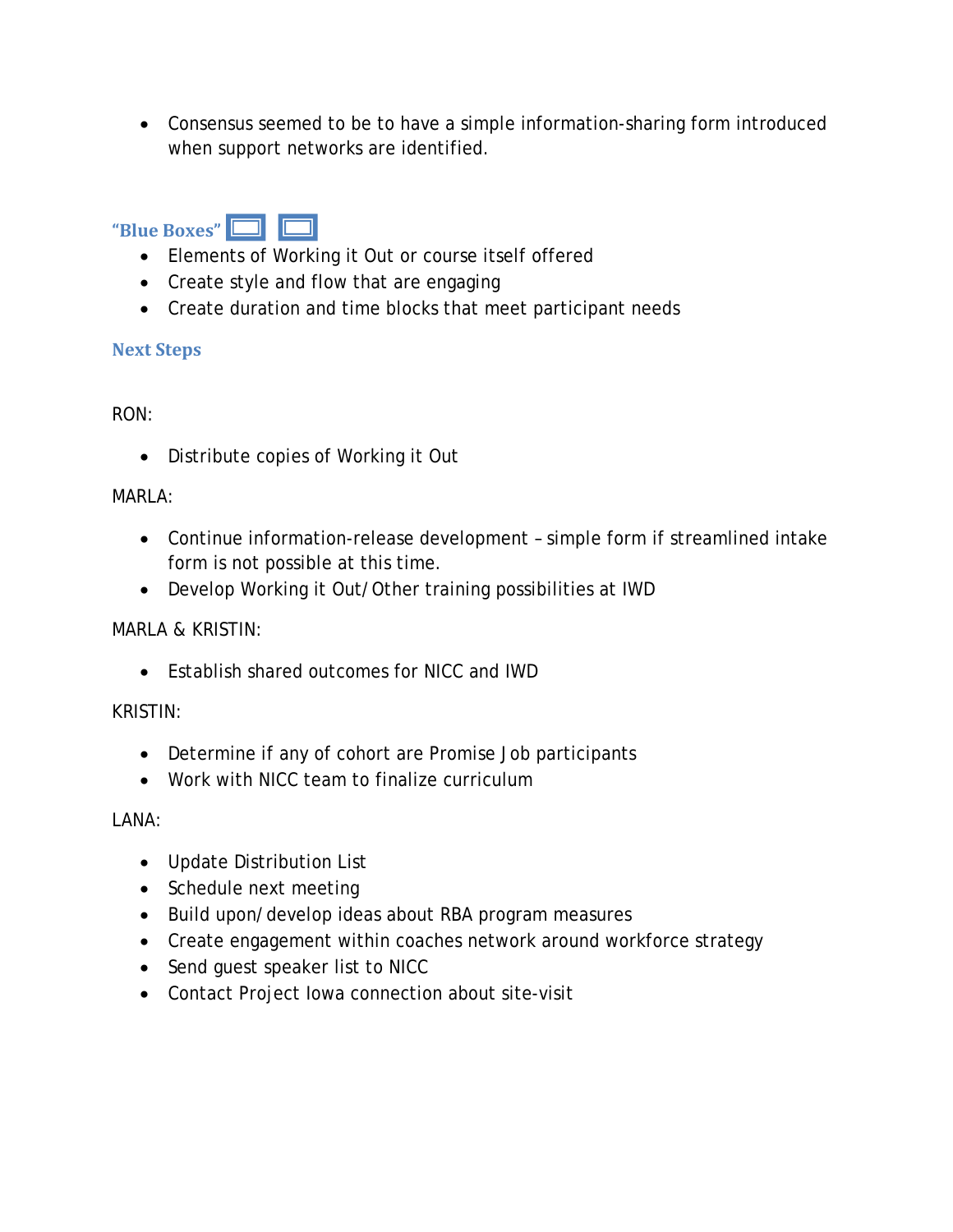

Project HOPE Steering Committee

Thursday, January 21st, 2016 8:00a-9:30a McCarthy Center, 2nd Floor - Roshek Building

- 1. Introduction to LCAN: Local College Access Network was introduced, indicators discussed and potential network members identified.
- 2. Project Updates Given:
	- a. National League of Cities Financial Inclusion Cohort Update: Bank On selected as focus area. First meeting in March.
	- b. DHS Childcare support program: Identifying next steps
	- c. Reengage Plus Convening March 16th-18th
	- d. Community Assessment: Focus groups underway
	- e. Workforce Strategy Team: NICC developing pilot curriculum
- 3. New Opportunity: Dubuque Rescue Mission Personal Employment Plan model and potential partnerships. Strategies and potential partnerships to suggest at the meeting were offered.

#### **Next Steering Committee meeting**:

Thursday, April 21st, 8:00a-9:30a NO MARCH MEETING: REENGAGE CONVENING

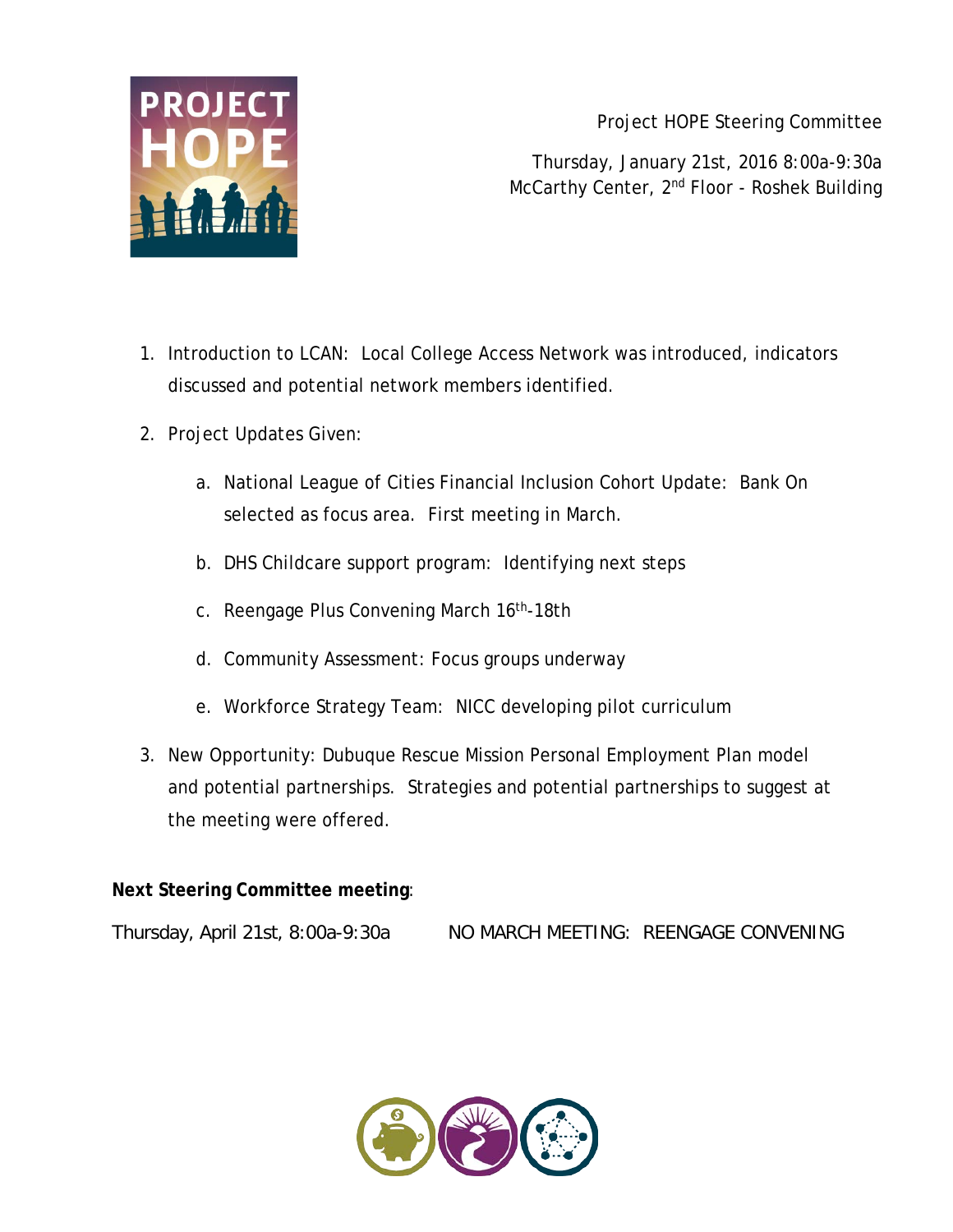

Since 2008, the City of Dubuque and the Community Foundation have partnered to support Project HOPE. Project HOPE improves interagency collaboration to increase access to opportunity for all community members. We do this by supporting provider networks for change, expanding pathways to education and employment and helping families build financial security.

#### **How we achieve our objectives as a collective impact backbone supporter:**

**Coordinating partners** – Project HOPE facilitates peer-learning opportunities, research, and planning among the Project HOPE networks and supporting partners throughout the community.

**Leveraging funding** – Project HOPE has leveraged nearly \$2 million in funding to support education, training and workforce opportunities for nearly 1,000 people in our community.

### **Objective 1: Improve information availability, sharing and use among providers & Objective 2: Support working family needs**

**Needs Assessment** – Project HOPE is facilitating a needs assessment to better understand needs related to child care and mental health services in the community. These were identified as high priority needs by local providers working with under resourced families.

- Assessment information will be used to reduce child care and mental health service barriers to education and employment opportunities in Dubuque.
- A partnership between the United Way of the Tri-states, the Community Foundation and area financial institutions, has leveraged \$50,000 in funding for the needs assessment.

**Networks Established in 2015-2016** - Project HOPE supports networks and working groups to improve workforce and education outcomes through collaboration

- **Coaches Network -** More than a dozen coaches from workforce, education, and social service sectors are working to improve cross sector collaboration in order to connect more people to needed services, education and employment. February will mark the 5<sup>th</sup> meeting.
- **Workforce Working Group -** Partners from workforce development, education, social services and employers are developing solutions to the workforce shortage that engage low-skilled and low-income people in our community – including new employer-led sector boards, and new strategies to engage students with multiple barriers that rely on greater inter-agency communication and referral.
- **Local College Access Network -** The Community Foundation has received a \$10,000 planning grant to convene a network of partners committed to expanding college (defined as any post-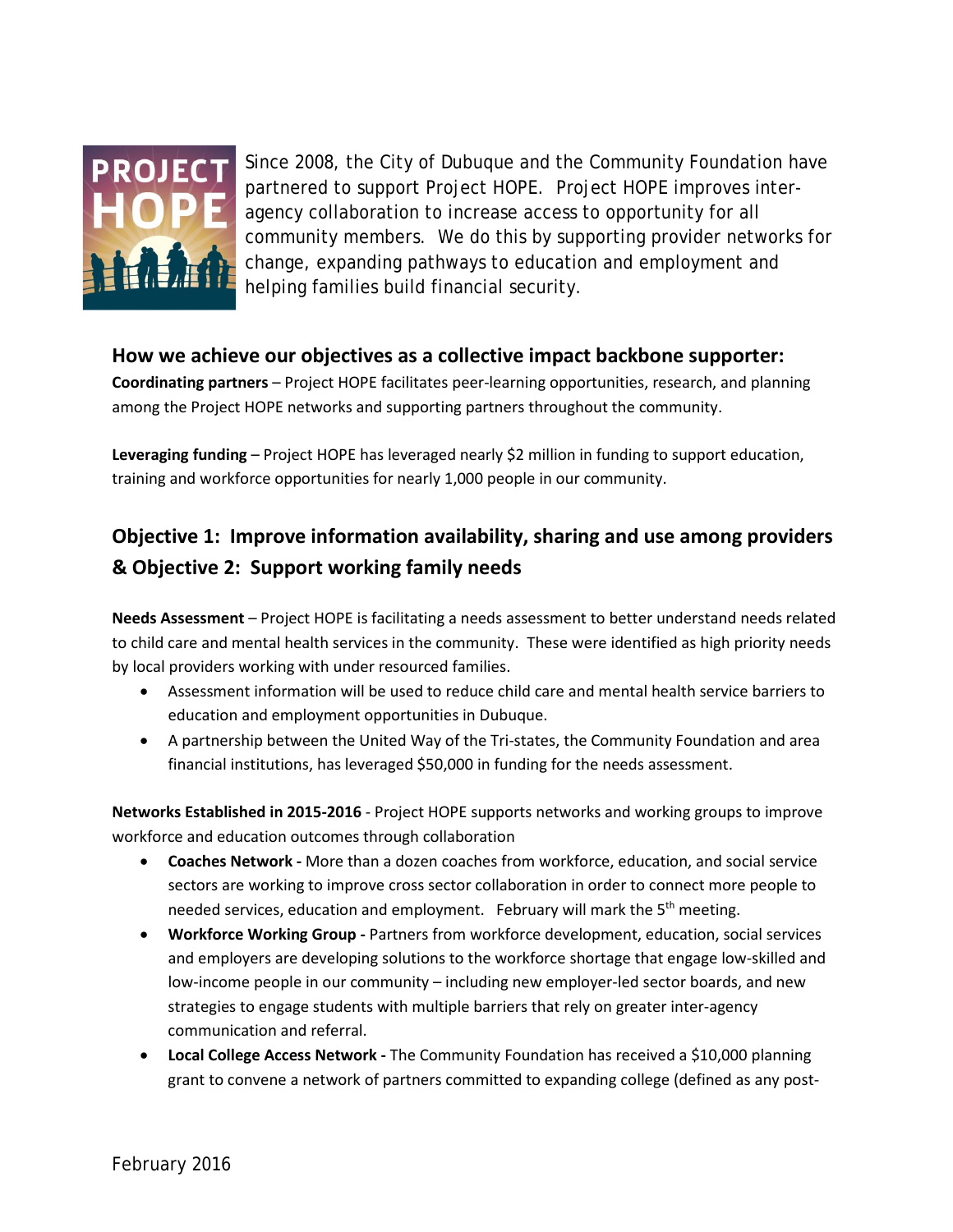secondary education including certificate training) access in Dubuque. Our first meeting will be in March.

• **National League of Cities Financial Inclusion Systems and City Leadership -** Through Project HOPE leadership, Dubuque has been selected to be one of eight cities in national cohort advancing access to financial systems to low-resource, underbanked residents. The Mayor and team members will attend a convening in April. Dubuque partners are gathering around improving system delivery of the Bank On Dubuque program.

### **Objective 3: Identify evaluation framework**

**Results Based Accountability—** In the past year, Project HOPE partners have committed to the use of Results Based Accountability tools designed to collect and organize data for collective impact models. Project HOPE partners have committed to program evaluation measures based around a common set of population level indicators that measure our movement toward greater educational and employment attainment in Dubuque.

#### **Objective 4: Support the Circles Initiative**

**Facilitating Partnerships –** Conversations started over a year ago at the Project HOPE table have come into fruition with a unique partnership between Dupaco Community Credit Union and the Circles Initiative, offering Circle Leaders the chance to make 2:1 matches on their savings toward approved assets. Establishing this partnership has levered matching funds from the Dupaco R.W. Hoefer Foundation, as well \$24,000 in additional donations that have followed in just the 6 months.

**Circles Outcomes Update –** The Circles Initiative continues to support families working toward selfsufficiency, currently with:

- 19 Matched Circles (19 Circle Leaders working toward self-sufficiency goals and their allies)
- 41 Volunteer Allies surrounding those Circle Leaders with support
- 10 Getting Ahead graduates in December of 2015
- 495 Community members trained in Bridges Out of Poverty (2,118 Since 2012)

#### **Objective 5: Re-connect unemployed people to education/skills training**

**Re-engage Dubuque** – connects students who have left school without graduating (drop-outs) back into education and workforce training opportunities. Opportunity Youth make up nearly 8% of Dubuque's 16-24 year olds (youth who are not in school, not working)

- More than 300 students have been re-engaged in high school or HSED programs since 2012
- 95 have completed high school diplomas or have received their HSEDs
- 213 students continue to work on completion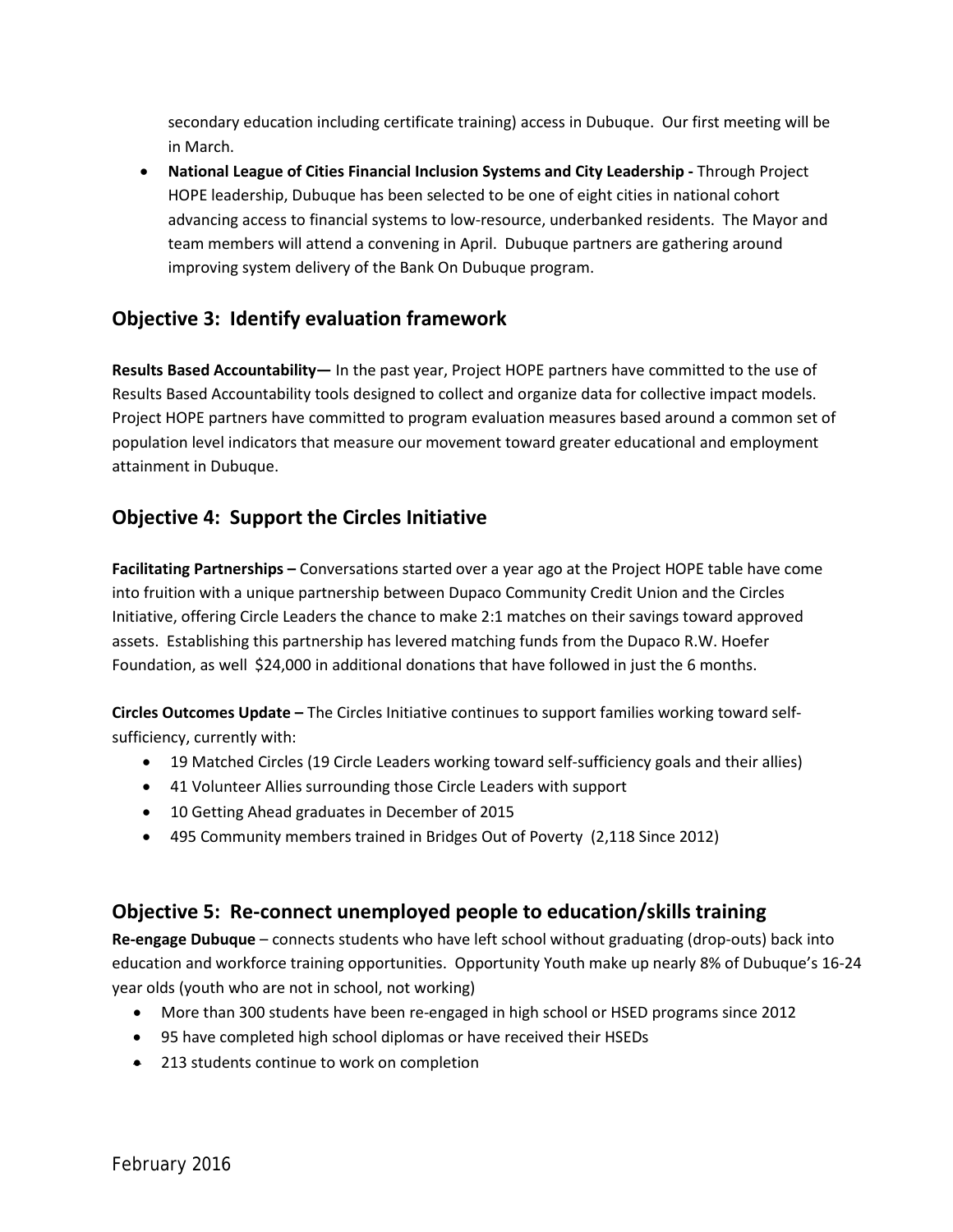- **40%** of those student who have completed are continuing their college education; **75%** of those continue at Northeast Iowa Community College
- University of Dubuque is now offering a fellowship for Re-engage Dubuque students to support the transition to 4-year college opportunities.
- A partnership between NICC , Dubuque Community Schools and the Community Foundation has leveraged more than \$500,000 in funding to support Re-engage Dubuque

**Opportunity Dubuque** – connects workers to training and connects employers with skilled workers.

- Provides scholarships for training in advanced manufacturing, I.T. and healthcare sectors
- Connects newly trained workers with employers
- Employers support orientation, training, internships, and interview/hire trained workers
- More than 350 students have enrolled in training since 2012
- 92% of those who enrolled have completed training or are still in training
- 96% of contacted graduates are employed or continuing education
- A partnership between NICC, Greater Dubuque Development Corp, and Iowa Works has leveraged more than \$1 million in funding to support Opportunity Dubuque

#### **Objective 6: Help families build financial assets**

**National League of Cities Financial Inclusion Systems and City Leadership –** This network, mentioned in Objective 1, will work to improve financial systems such as Bank On, VITA/EITC Outreach and financial education offerings. This network has been established with support of the National League of Cities, through a competitive application process.

#### **Partners engaged include:**

- 6 Banks and Credit Unions participating in Bank On
- Iowa State University Extension
- United Way of the Dubuque Area Tri-States
- Operation: New View Community Action Agency
- City of Dubuque Housing and Community Development Department

#### **Goals of this network are:**

- Improve Bank On system delivery through improved reporting, staff education and customer service protocols
- Create an Asset Map of existing financial services and financial education opportunities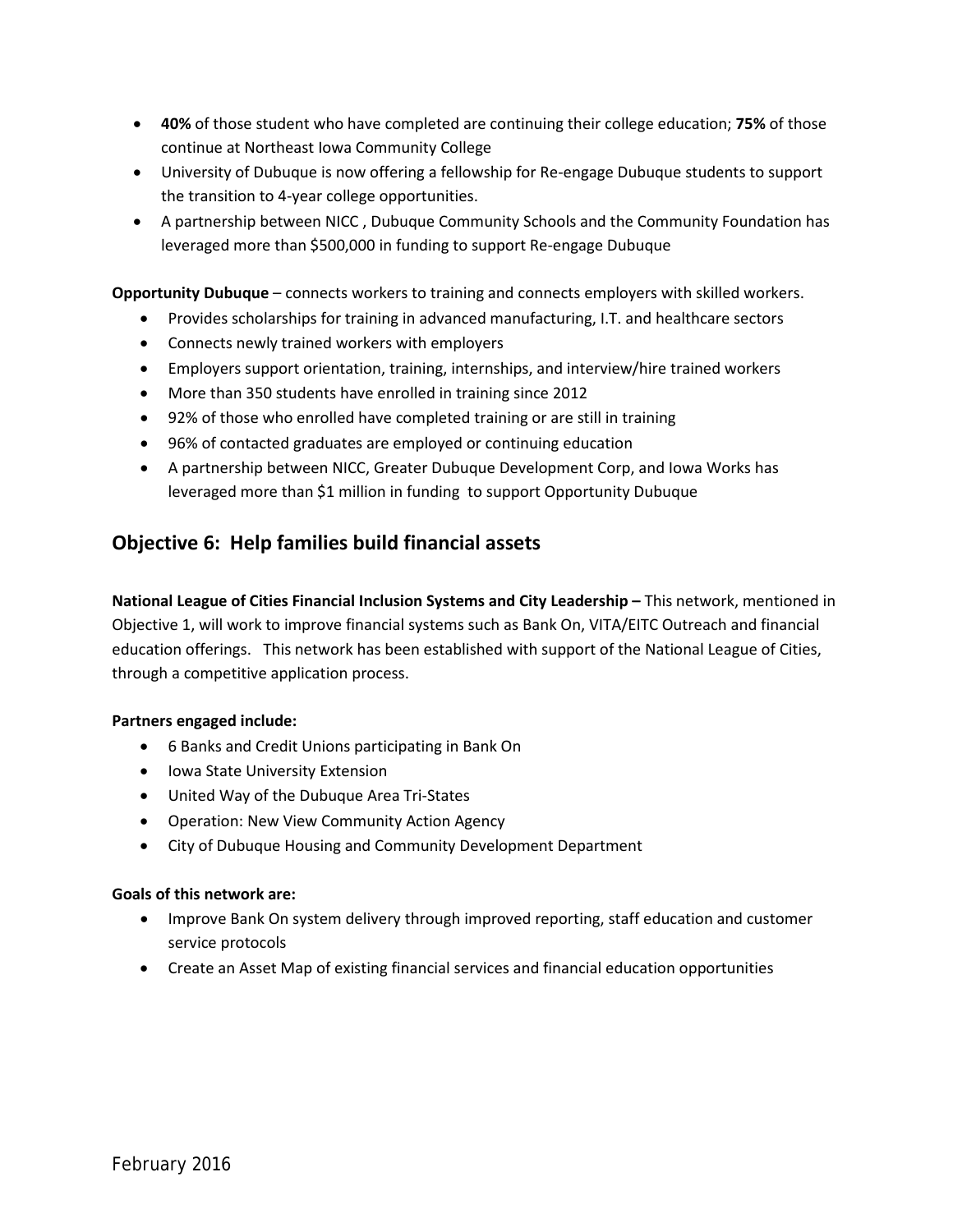## DHS- Child Care Pilot Partnership Meeting Notes

#### **2/26/2016 ~ 10 am ~McCarty Center**

**Present:**

**Convener: Project HOPE Northeast Iowa Community College Opening Doors: Maria House & Teresa Shelter Dubuque Circles Initiative**

#### **Dubuque Y**

**Child Care Resource and Referral DHS Child Care Services United Way of the Dubuque Area Tristates**

#### Barriers Facing Your Clients Related to Child Care:

- Students stop coming because they see difficulties for education
- Transportation\*
- 24 month limit education benefit- education takes longer
- Daycare- needs to align with client hours\*
- 2-3 months to get approved for benefit ( Biggest barrier)
- Opening Doors: cutting hours/income to avoid cliff
- Moving toward housing they can't afford
- People don't know how to sustain
- 24 month for entry level pay that is too low to avoid the cliff
- Individual not knowing the limitations going in
- Y: not knowing state of paperwork for parents receiving benefit
- People aren't being rewarded for working hard
- If they make too much money-
- Lack of awareness about lack of service- on the parents side
- Lose spot if you lose eligibility
- Child has lack of consistency if bouncing around
- Technology access/ computer skills for forms

#### Gaps in Dubuque Services Related to Child Care:

- Childcare @ various times a day-can't go to class-flexibility
- Transportation\*\*
- Finding a daycare- for all kids together
- Lack of face to face interaction with DHS
- Affordable Housing

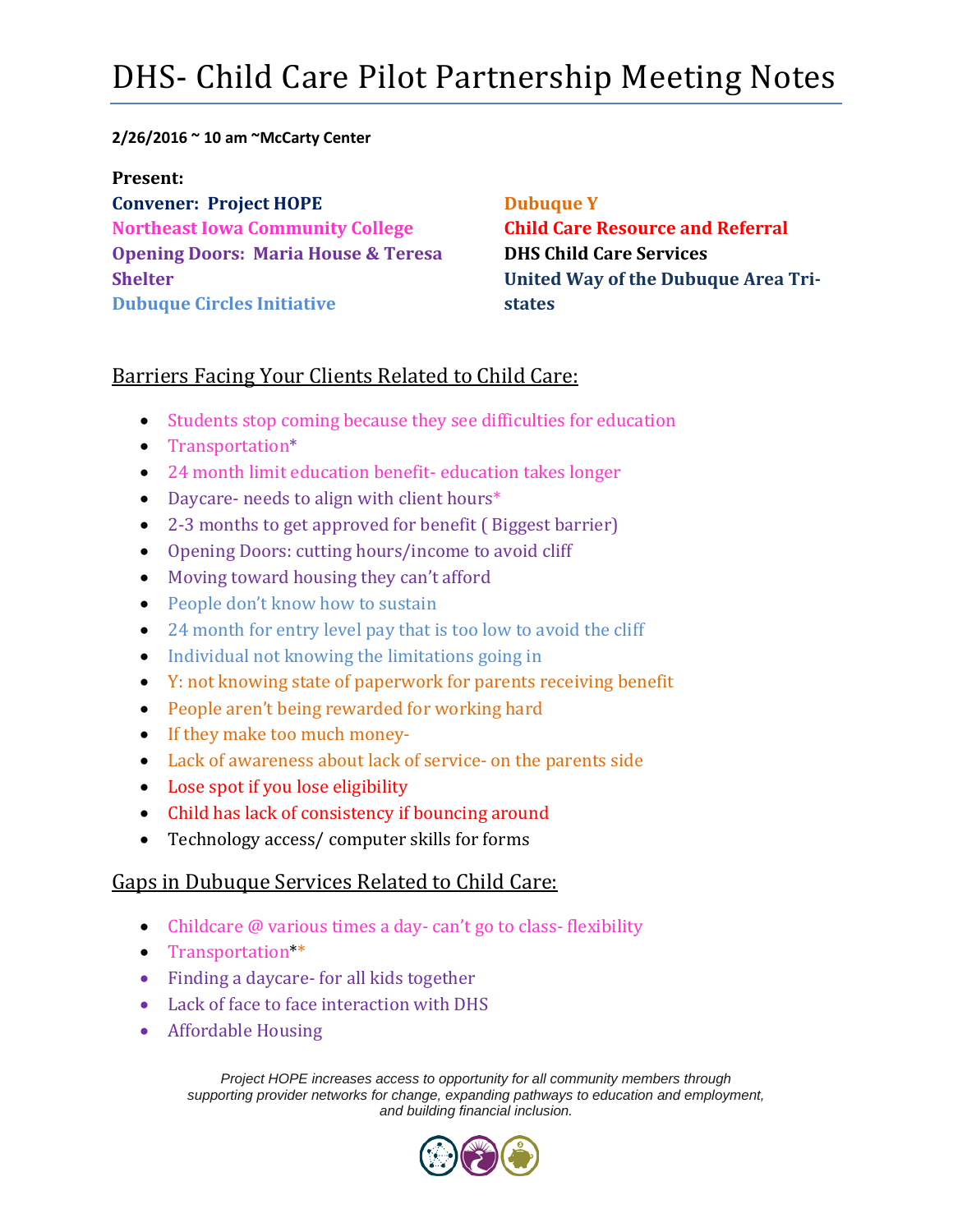## DHS- Child Care Pilot Partnership Meeting Notes

- Need more centers, infant/toddler space
- Need dedicated/qualified people
- Transportation for jobs
- Spots childcare doesn't pay enough

### Resources Your Organization Uses or Provides in Addressing Child Care Barriers:

- Provide employment skills-NICC
- Adult Literacy Program
- Advocates
- Mentorships-coaching model
	- o Individual nonacademic barriers, interface w/ providers, transport to
	- o Small pools of \$ to address barriers
- Y-Scholarships- 13%DHS, 13%Y
- $\bullet$  Infant-5<sup>th</sup> grade
- Summer Camp
- Individualized goals: CASE Management
	- o Housing
		- **Permanent safe housing**
		- Voluntary follow-up care
		- Service Point -provider
	- o Budgeting
	- o Other/personal
	- o Summer programs-Leisure Services ( will pay for their clients)
- Networking Model
	- o Allies
	- o Coaching
	- o Emotional support system
		- $\blacksquare$  Help people understand the system
		- **Cliff Effect Calculator**
		- **People hate the system** 
			- Reactionary Trauma
			- Navigating constant failure
	- o Employer
		- Helping get pay check to be right for benefit

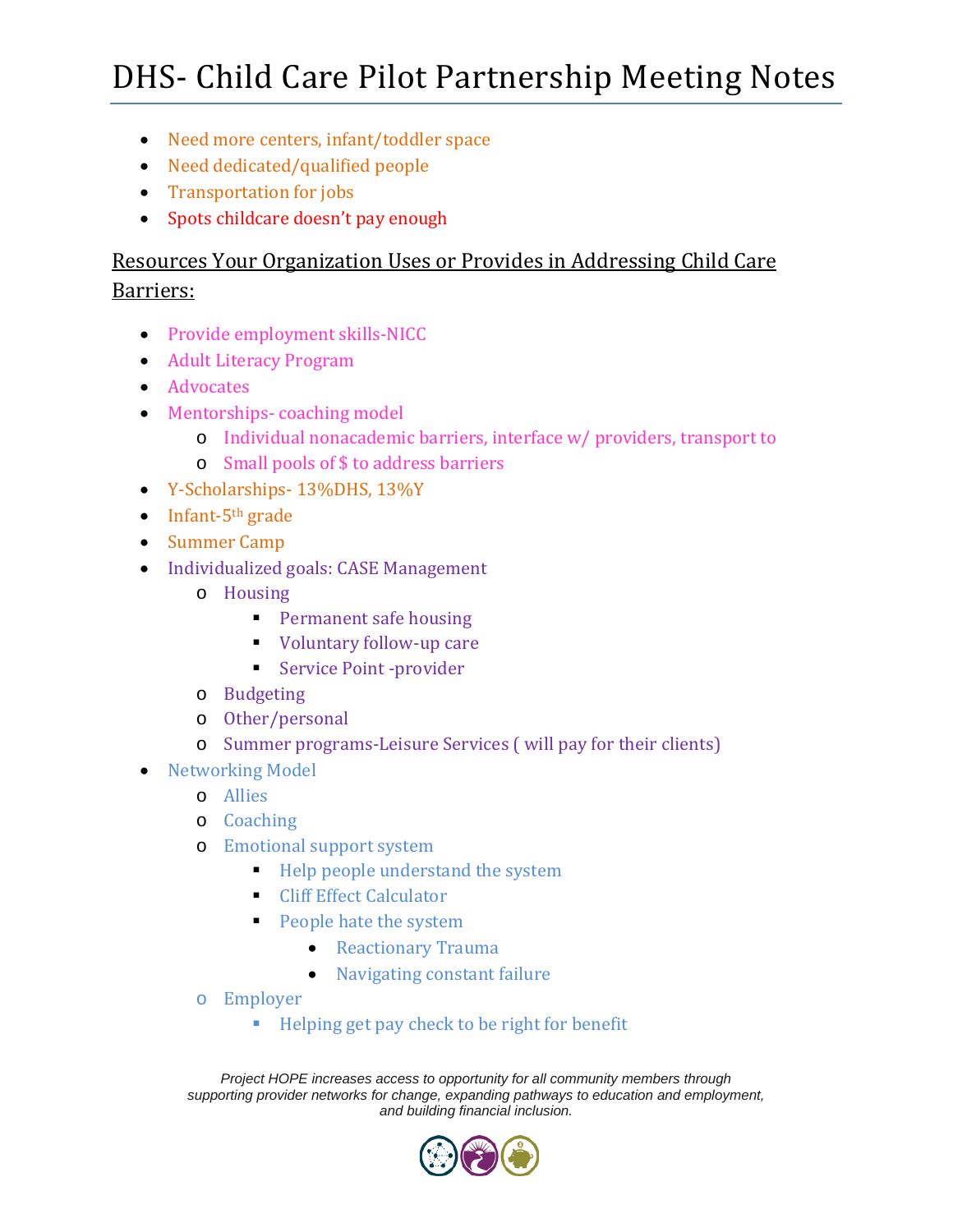## DHS- Child Care Pilot Partnership Meeting Notes

- Recruit providers, new centers
- Small incentives
- Providers are part of a support system
- Y provides jobs and online training to help employees get ahead
	- o Online CDA

#### Other/ Ideas:

- Provide childcare for students-no cost & drop in (dream)
- More communication about eligibility timelines w/ providers
- Ability to reapply for students (Clients) looped into supports- like FIPP Hardship
- Need lots of data for granters
	- o Use to track / paint picture of need
	- o Data-NICC
		- Database- showing programs
- More flexibility w/
	- o transportation resource
	- o daycare
- Better inform clients- provide in a more effective way\*
- Flexibility w/ pay or hours w/ employers
- Need collaboration between cross-sectors institutions
- Circles Cliff Effect Calculator
- Grace period for paperwork-DHS
- Can providers find a way to check on progress of paperwork for getting paid?
- Discussions with NICC-centers
- Data pulls about eligibility- easy to understand graphics

#### Already happening

- Exit eligibility strategy
- Federal Block Grant eligibility requirement- 12mon.

#### Possibilities Around Partnership with DHS :

- 1. Data
- 2. Accountability
- 3. Show Progress

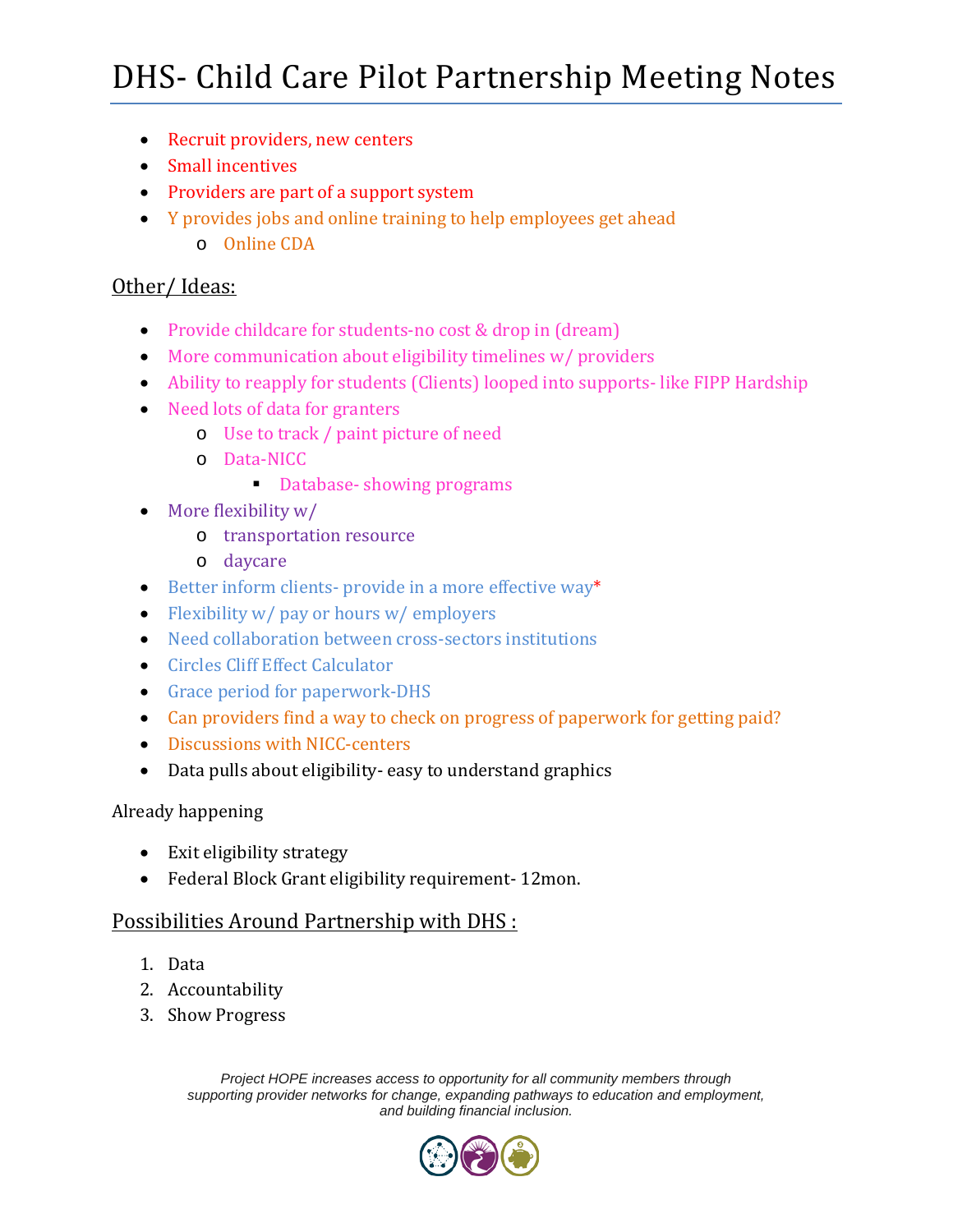#### *Need to know: # of families & anticipated costs*

DHS can support but not solve Staff passionate about moving system forward Pilot for DBQ- extend eligibility (6 Months) Determine way to inform providers of pending applications

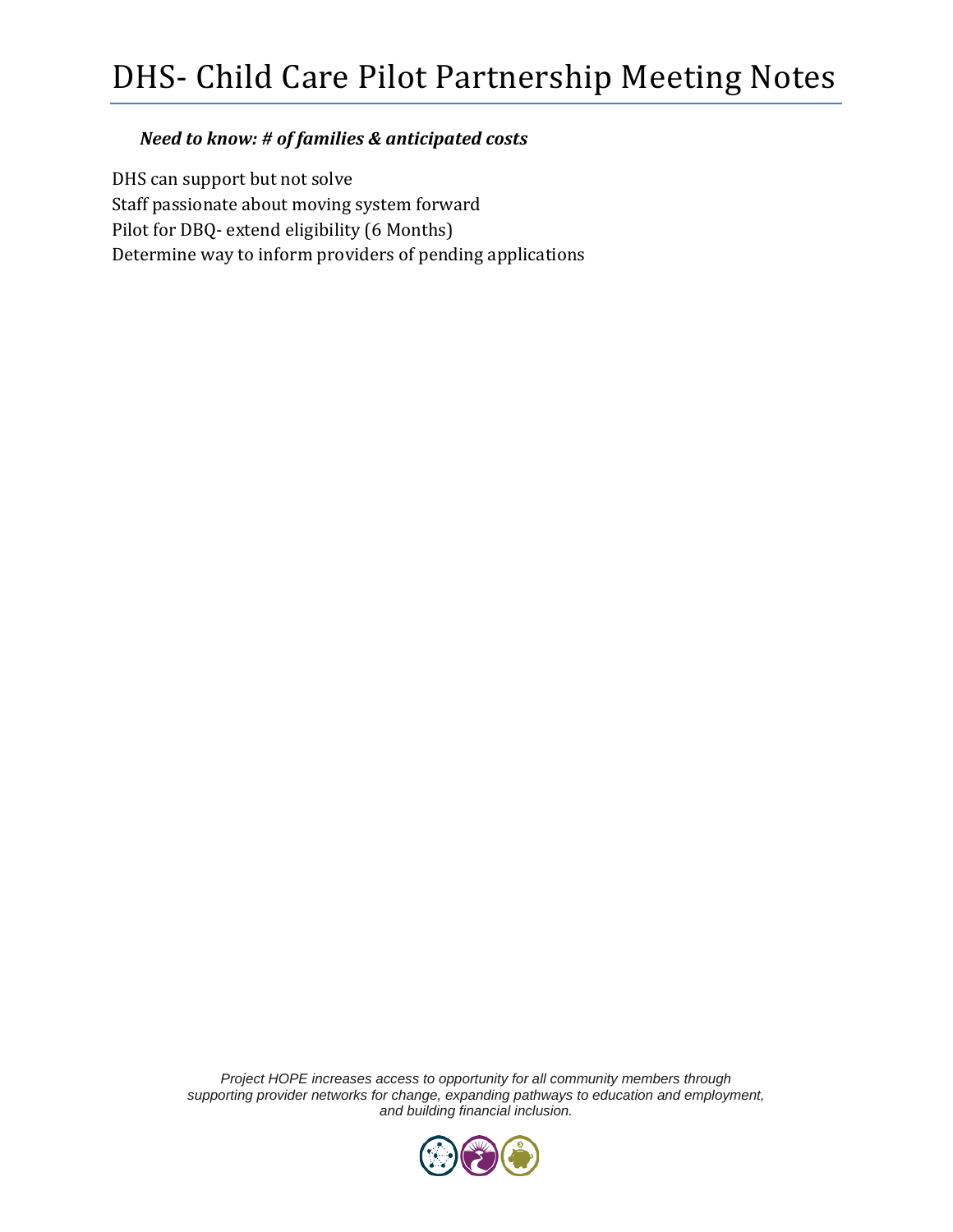

#### **Big Picture: Changing the Strategy of the Network Partner Meeting**

- Move to a quarterly partner meeting that provides updates from our various working/project groups.
- Other groups meet monthly or as often as they deem necessary:
	- o Workforce Strategy Group
	- o Reengage/Opportunity Youth Partners (determining level of overlap with the group above)
	- o Financial Inclusion Network (FISCL group at this time hope to broaden)
	- o LCAN
	- o Coaches Network

#### **Needs Assessment Update**

Childcare:

- Snapshot underway
- GIS Mapper engaged
- Focus Groups in progress
- Parent survey being created
- See potential for building partnerships around promoting in-home provider as occupation

Mental Health:

- MHA's Service Guide + Targeted Questions to providers : Show capacity of providers
- Focus Groups and key informant interviews show complexity of providing services with 3rd party payement

June deadline for report.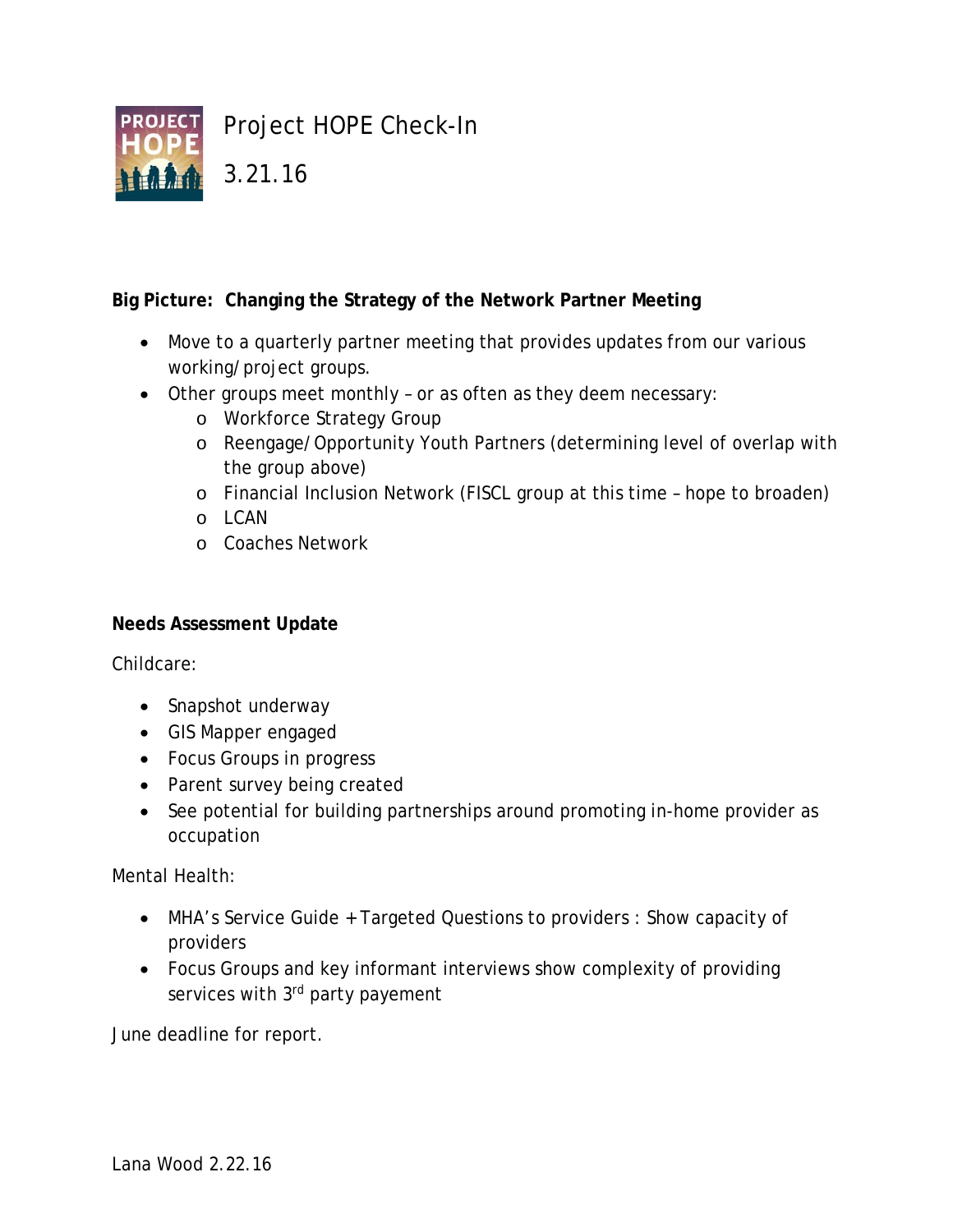#### **LCAN Network is Assembling**

- Great list of partners
- Meeting next Tuesday to introduce to the concept of LCAN and get started with asset mapping

#### **FISCL Cohort: Bank On Meeting Tomorrow**

- Good showing of partners, but not complete
- Review survey
- Identify ways to start to make stronger
- Address financial literacy needs in community
- Hobie is getting looped into provider network!!!

#### **Other**

- HUD Award not enough time to compile
- CF Leads PH Overview Review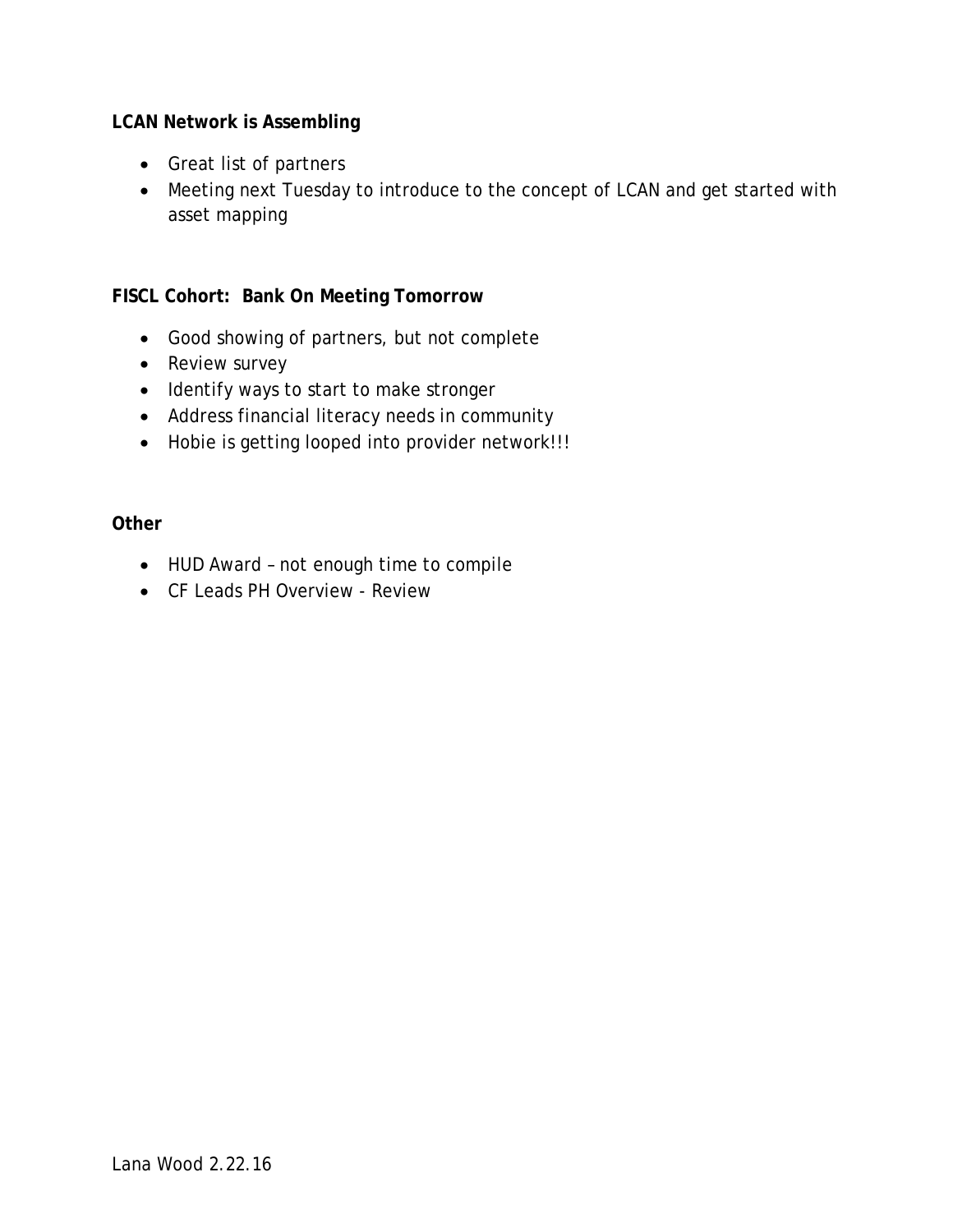

#### **4.21.16 8:00 am – 9:15 am McCarthy Center**

**Minutes:**

**Resiliency Grant Opportunity**: Dave Lyons shared a workforce development/Housing strategy with Project HOPE partners, hoping to get feedback in the next two weeks. See attached document.

**Network Meeting Restructure:** Project HOPE partners agreed that monthly meetings remain important and that a structure to enable project updates would be helpful.

**Needs Assessment Update:** Partners were encouraged to share the Needs Assessment Child Care Survey for parents.

**Next Meeting:** May 19, 2016

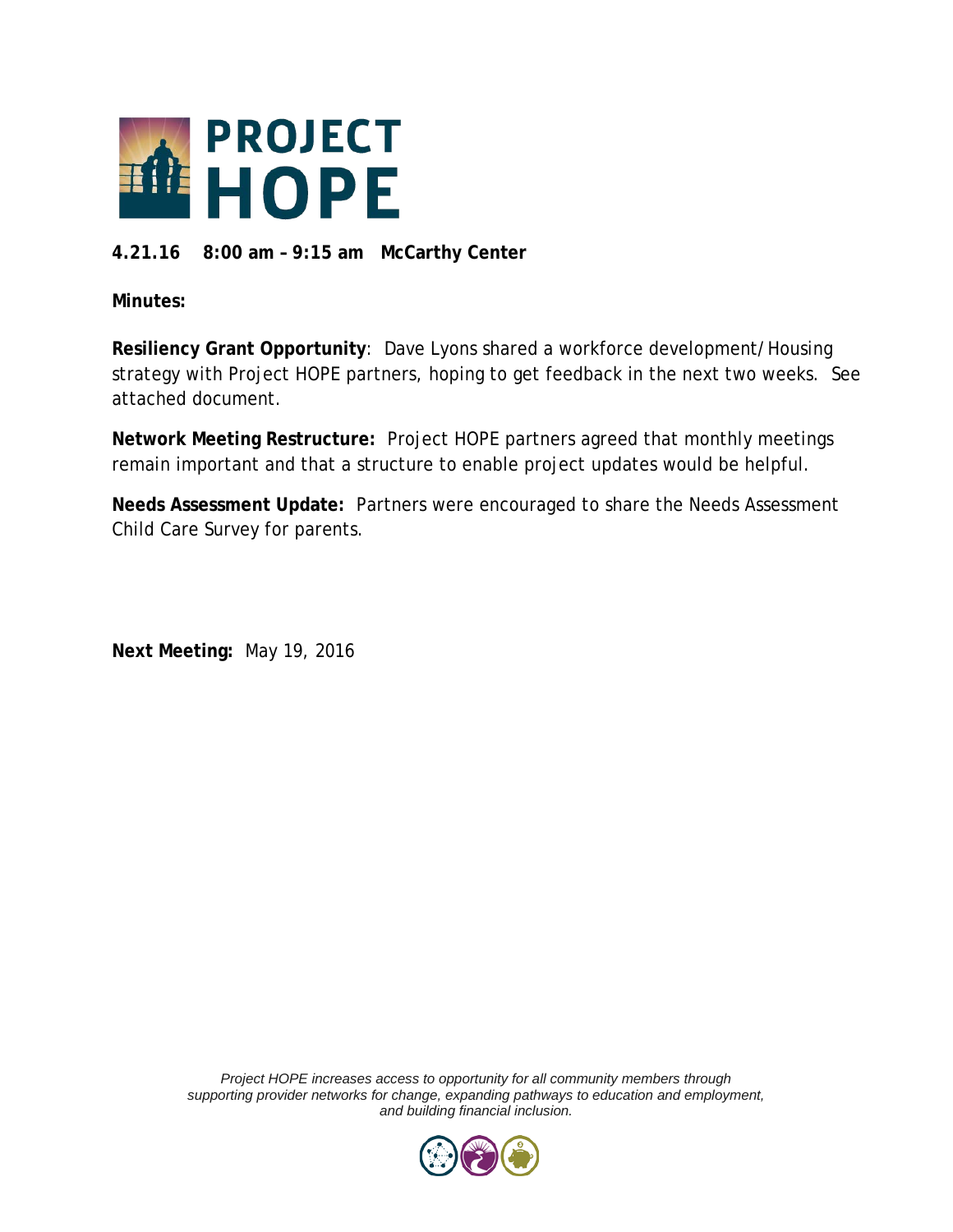# Project HOPE Weekly Check-In Agenda

#### **Admin: PTO, Expenses, Other…**

**Circles** Still waiting on Dupaco MOU draft, will follow up again this week.

**Needs Assessment** Survey in process

Outreach Strategy

Mental Health – need to talk to Sue…

**Workforce Development** Waiting to hear about Take the Lead

**Re-engage** Need to schedule next meeting

Waiting on: Julien Invoice, Trolley, and YTFG to close out

## **Coaches' Network**

April Meeting: Missy – Childcare

May Meeting: Taj – other…

**Kresge Grant** Waiting…

**FISCL** Finishing prep for Mayor's Institute Meeting with financial institutions Great energy and buy-in developing with ONV

**Project HOPE next meeting** Suggesting new format…

ECIA? Guy visiting

**Communications Needs: Next Deadline for Newsletter, Presentations, Onepagers…**

PH Newsletter – Proof this week!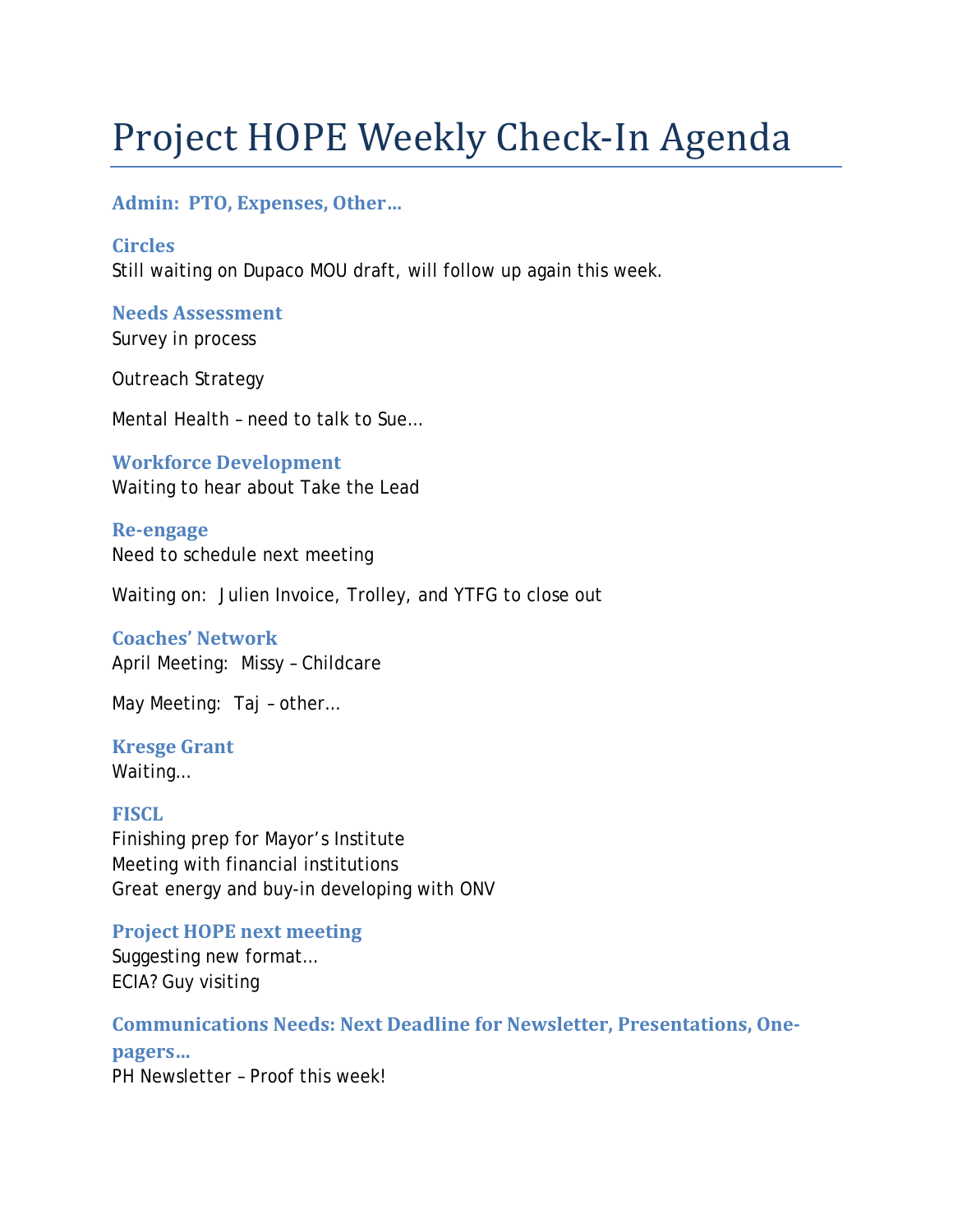**Fund Development**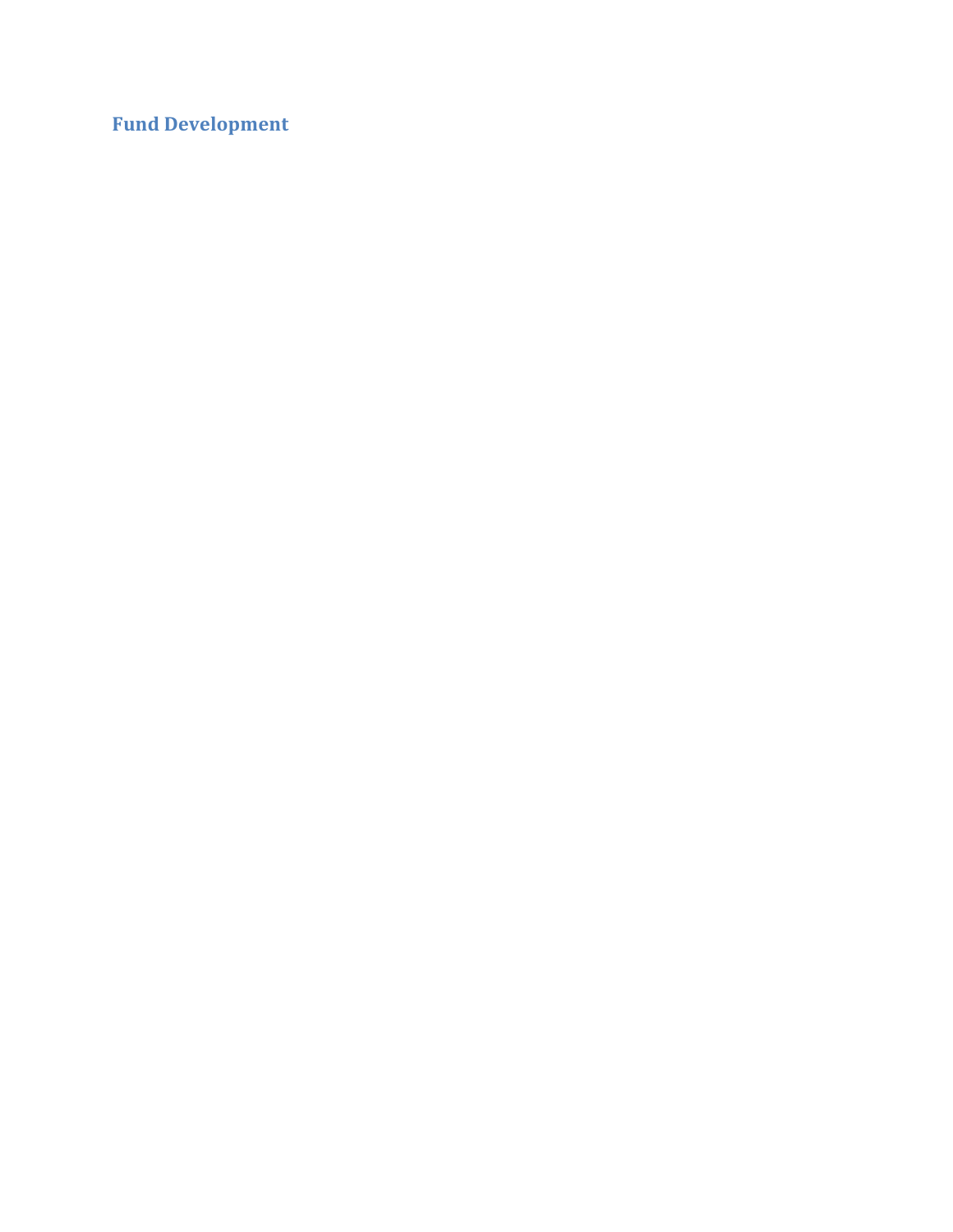# Project HOPE Weekly Check-In Agenda

**Admin: PTO, Expenses, Other…**

**Network Map Updates**

**Circles**

**Opportunity Passport**

**RBA**  Project HOPE and Dan Duncan

Opportunity Plan

**Needs Assessment** Mental Health Services – Overview of what we are looking for

Mental Health Guide

Personal Stories

Updates: Survey, Child Care Map

**Workforce Development** Upcoming Conference Call

**Re-engage** Scheduling Meeting Today

**Coaches' Network** Friday – Missy Childcare

**St. Mark/Fulton** Class Update

Fulton's Role

Grant Dollars – next round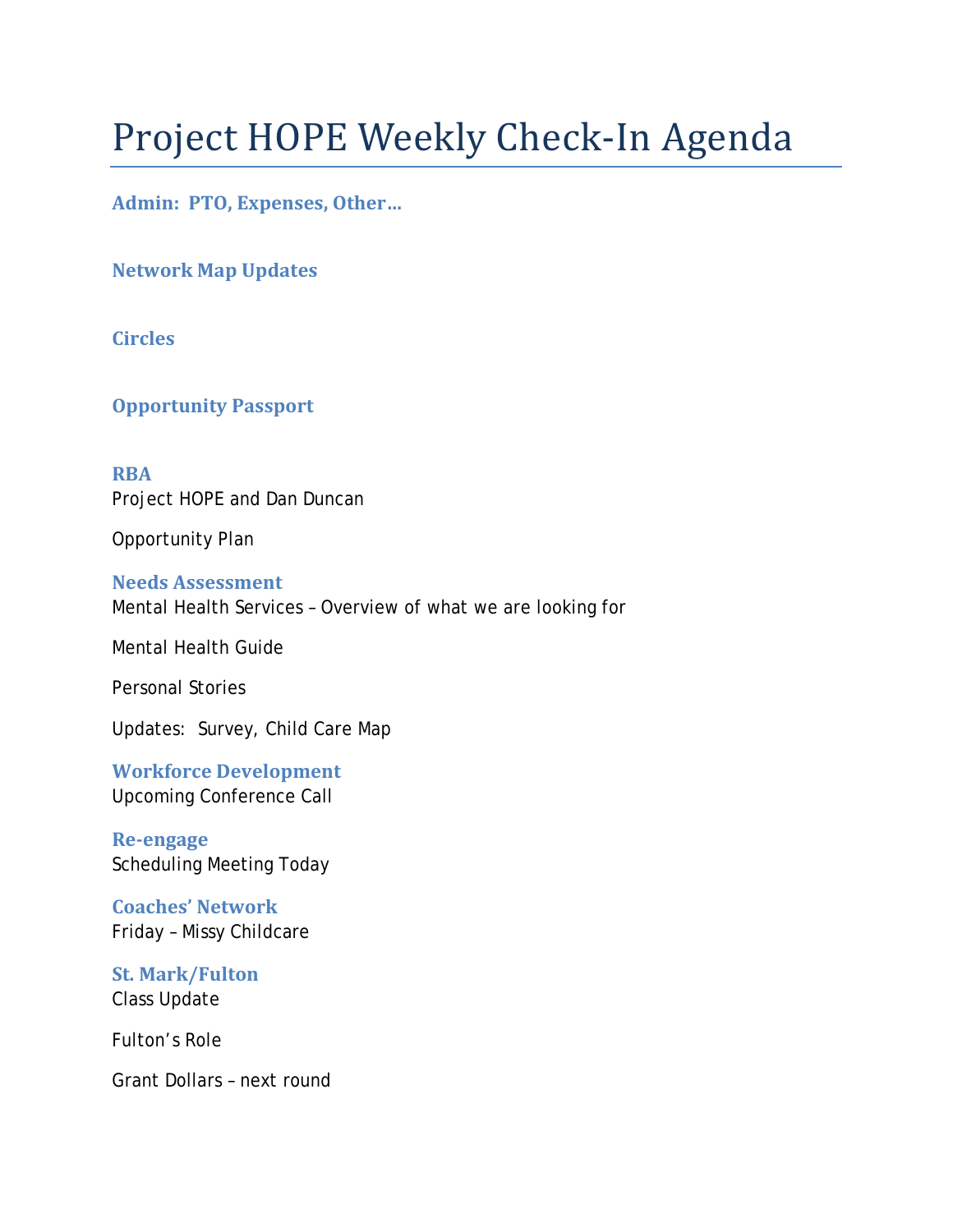**Kresge Grant** Still under review

**EITC**

**Project HOPE next meeting** Agenda: ECIA and Meeting Structure

Indicators?

**Communications Needs: Next Deadline for Newsletter, Presentations, One-**

**pagers…** Working on NL with Rachel

**Fund Development**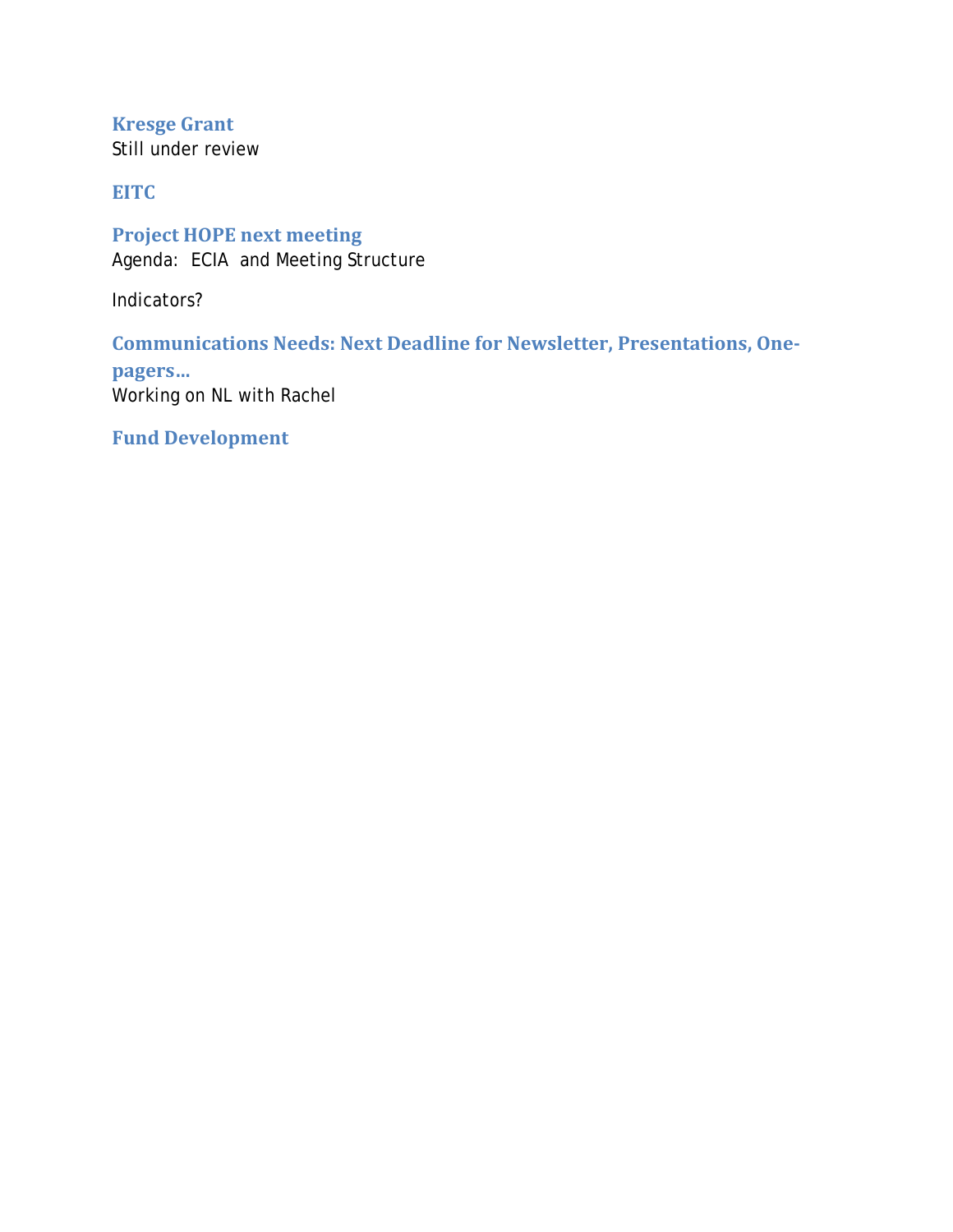## Coaches' Peer Learning Network 6 Month Review Meeting – May 2016

#### **Original Goals:**

Peer Learning Access to resources

#### **Goals we have identified moving forward:**

- Identify barriers figure out ways to break down through networking
- Understand systems in community better
- Become a place where organizations seek feedback
	- o Explore utilizing a survey or some way of gathering information

All for the goal of better serve participants in our programs.

#### **Values/Principles at core of the network:**

- "Warm hand-offs," relational referrals, 'going with them'
- Self-care and self-awareness among coaches
- Orientation of empowerment toward clients can we come up with better ways to refer to them that are empowering?

#### **Systems Change/Enhancement**

- Simplifying support systems
- Leadership development for clients
- Community understanding of cultural differences
- Connection to Inclusive Dubuque
- Bridges Out of Poverty

#### **Topics and issues to continue to explore:**

- Mental health
- Substance abuse
- Motivation and goal-setting
- Coaching Strategies
- Intercultural Communication
- Tools to counter stereotypes
- Burn out
- Introduce concepts of Results Based Accountability (RBA)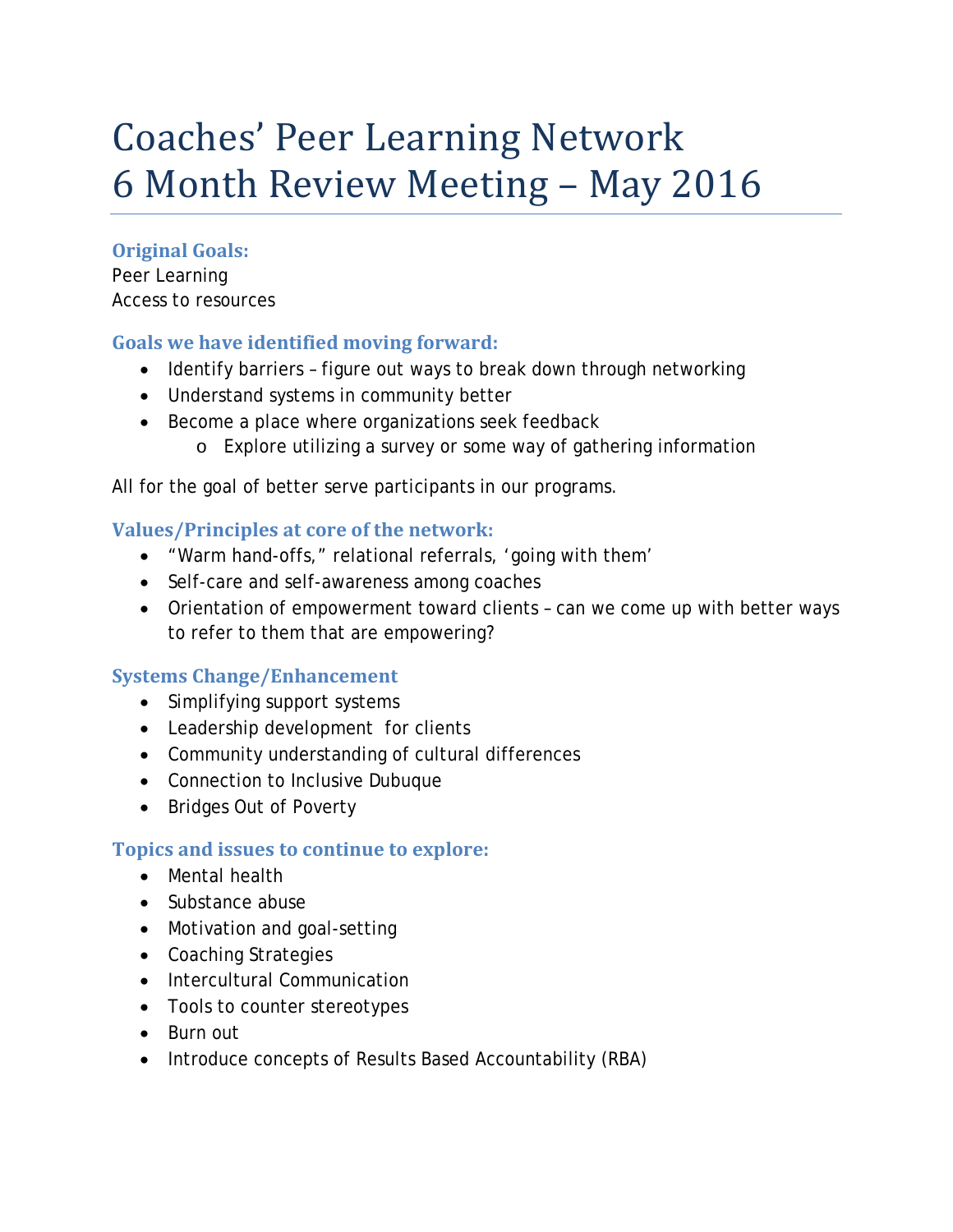## Coaches' Peer Learning Network 6 Month Review Meeting

#### **Original Goals:**

Peer Learning Access to resources

#### **Goals we have identified moving forward:**

- Identify barriers figure out ways to break down through networking
- Understand systems in community better
- Become a place where organizations seek feedback
	- o Explore utilizing a survey or some way of gathering information

All for the goal of better serve participants in our programs.

#### **Values/Principles at core of the network:**

- "Warm hand-offs," relational referrals, 'going with them'
- Self-care and self-awareness among coaches
- Orientation of empowerment toward clients can we come up with better ways to refer to them that are empowering?

#### **Systems Change/Enhancement**

- Simplifying support systems
- Leadership development for clients
- Community understanding of cultural differences
- Connection to Inclusive Dubuque
- Bridges Out of Poverty

#### **Topics and issues to continue to explore:**

- Mental health
- Substance abuse
- Motivation and goal-setting
- Coaching Strategies
- Intercultural Communication
- Tools to counter stereotypes
- Burn out
- Introduce concepts of Results Based Accountability (RBA)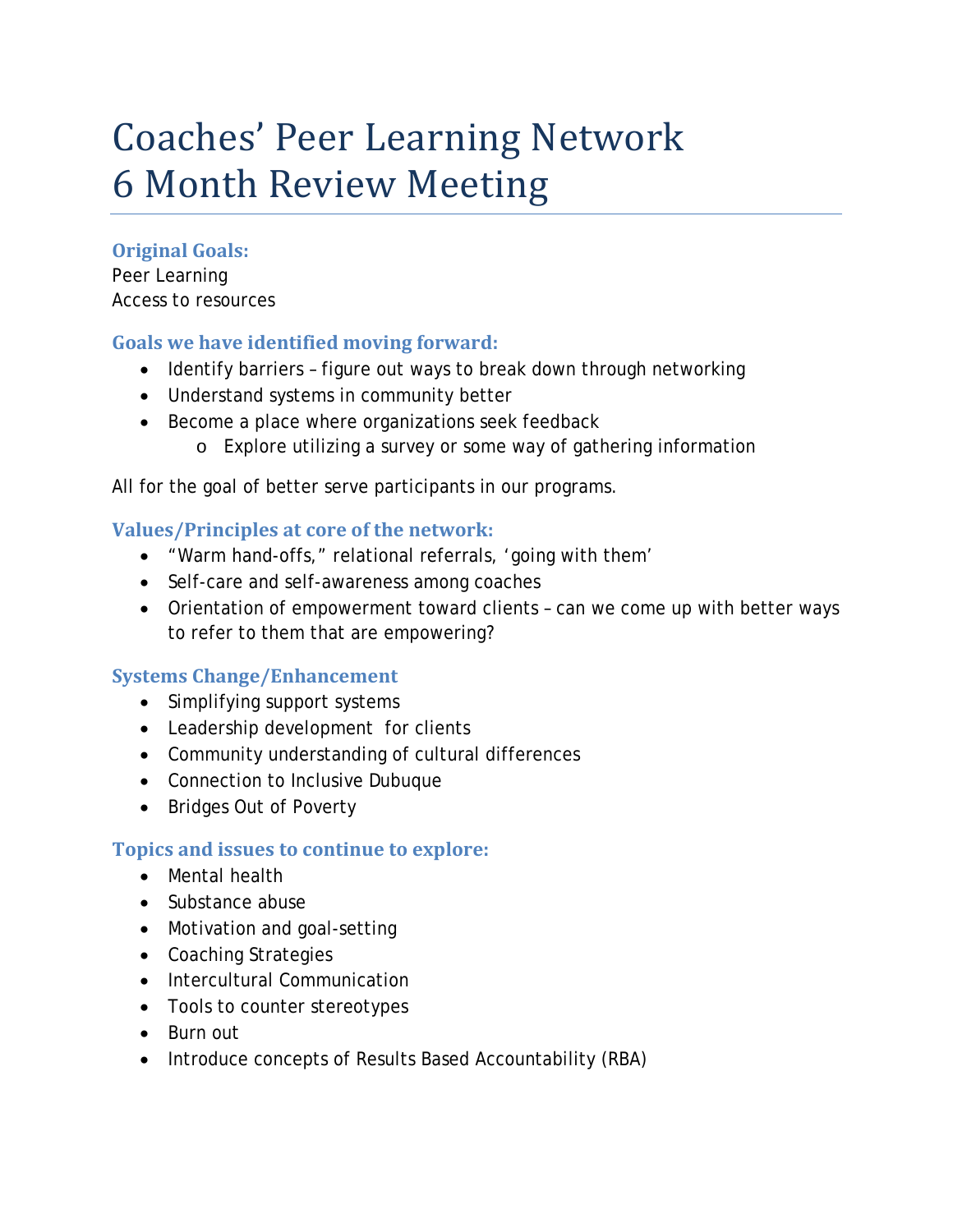## Project HOPE Check-In Agenda

**Admin: PTO, Expenses, Other…** Expense Request for Workshop Tomorrow

Wednesday PTO

**Network Map Updates** Hire a fall intern?

Playing phone tag with Sister Helen

**Circles** Partnering with Andrea to get more people in next Class

**Getting Ahead** Iowa*WORKS –* GA funds

**Needs Assessment** Childcare GIS Maps

Mental Health survey results coming in

**Workforce Development** Resiliency Grant Meeting – Success Coaches – Key!

**Re-engage** Are we good with budget?

**Coaches' Network** Coaches want to have more systemic impact – advocacy – voice for clients

ICC and other training that Taj can offer.

**St. Mark/Fulton** Do you know any lawyers?

**FISCL/EITC** Grant – specific enough regarding program?

**Project HOPE next meeting** Agenda?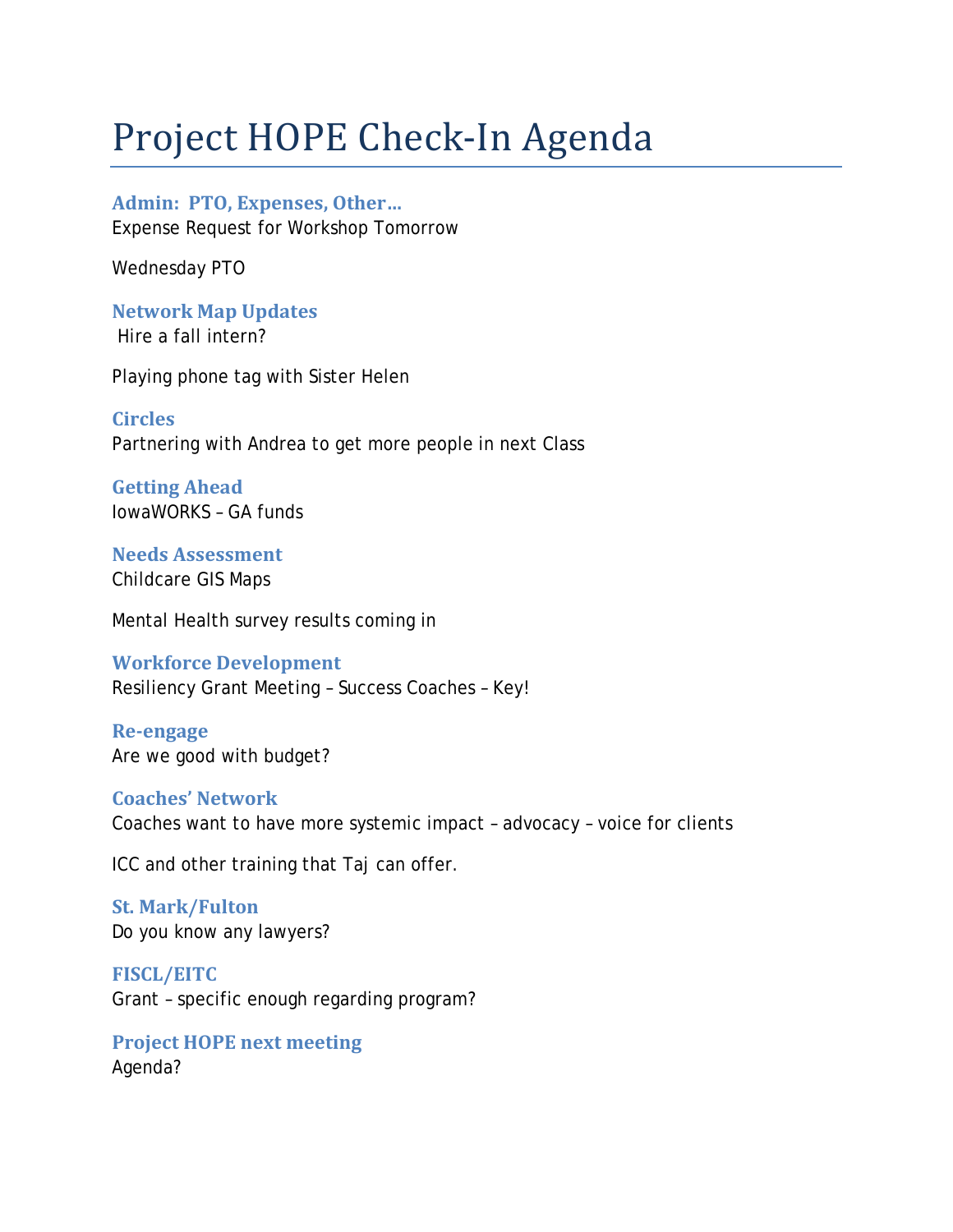### **Communications Needs: Next Deadline for Newsletter, Presentations, One-**

#### **pagers…**

Newsletter needs to go out ASAP or become June newsletter.

#### **Fund Development**

Thoughts about strategy – developing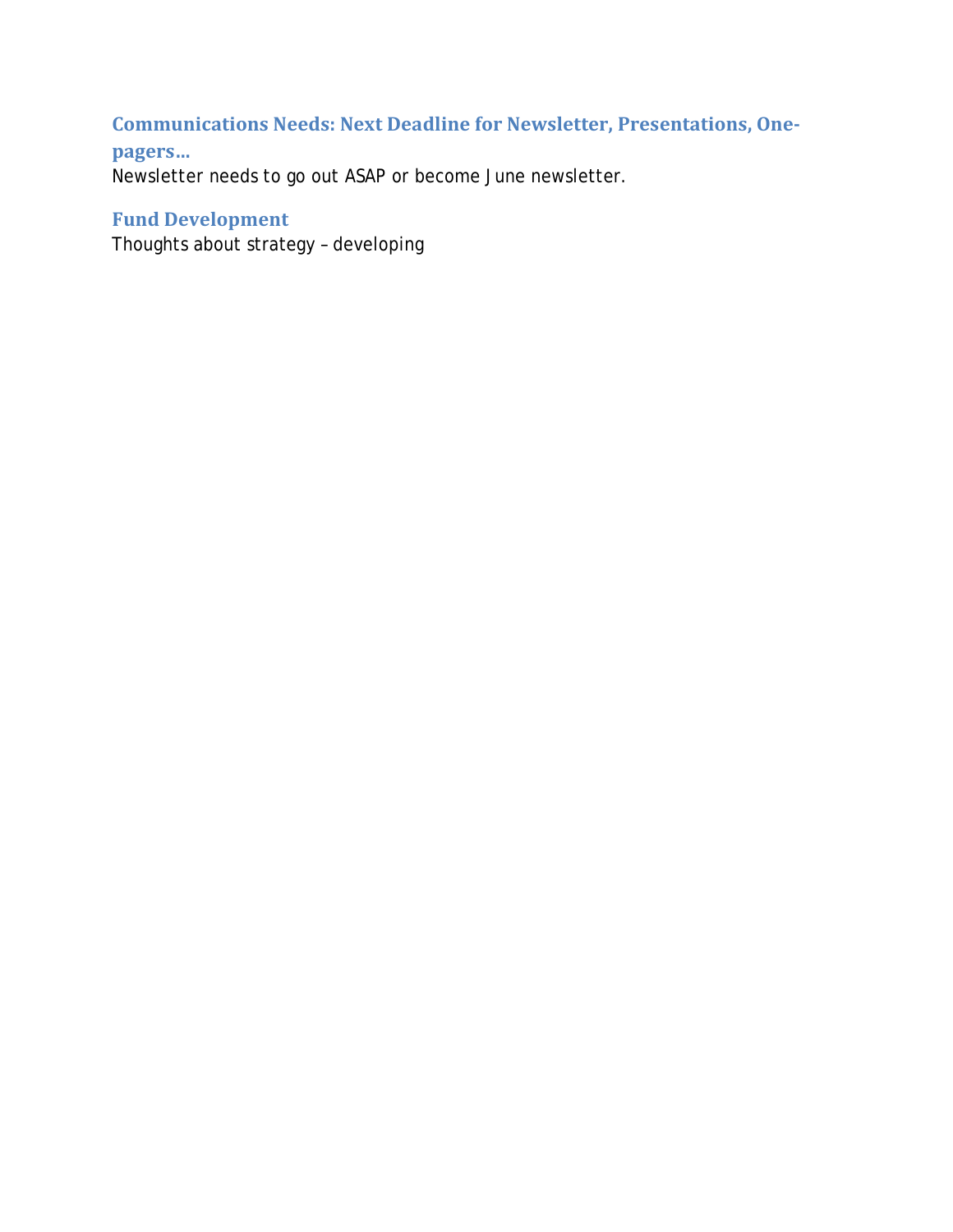

#### **6.16.16 8:00 am – 9:15 am McCarthy Center**

#### **Minutes:**

**Present:** Gisella Aitken-Shadle, Chris Chapin-Tilton, Kristin Dietzel, Erica Haugen, Shirley Horstman, Marla Loecke Lana Wood

**United Way Community Investment Model Update**: Chris Chapin-Tilton

- UW is transitioning from their former allocation model to a grant based model.
	- o This will be a 2 year process in which UW is working hard to aid agencies through the transition.
	- o The new collective impact model will align funding with identified needs in the community and engage volunteers and stakeholders in grant review.
		- UW is modeling their transition after the Cedar Rapids UW who changed from an allocation model to grant model over a period of several years.
		- UW is Building in education and support for agencies through this transition.
- UW's transition to the collective impact model involves building Solutions Teams who seek to address root causes of social problems to inform grant making. They are engaging existing networks to build these three teams:
	- o Income Solutions Team: Project HOPE
	- o Education Solutions Team: Inclusive Dubuque Education Working Group, Grade Level Reading and Local College Access Network
	- o Health Solutions Team: Inclusive Dubuque
- UW is planning to work with the UW in Cedar Rapids to take over 211 services for Project Concern. Conversations are on-going. Partnership opportunity exists around the Project HOPE Network Map.

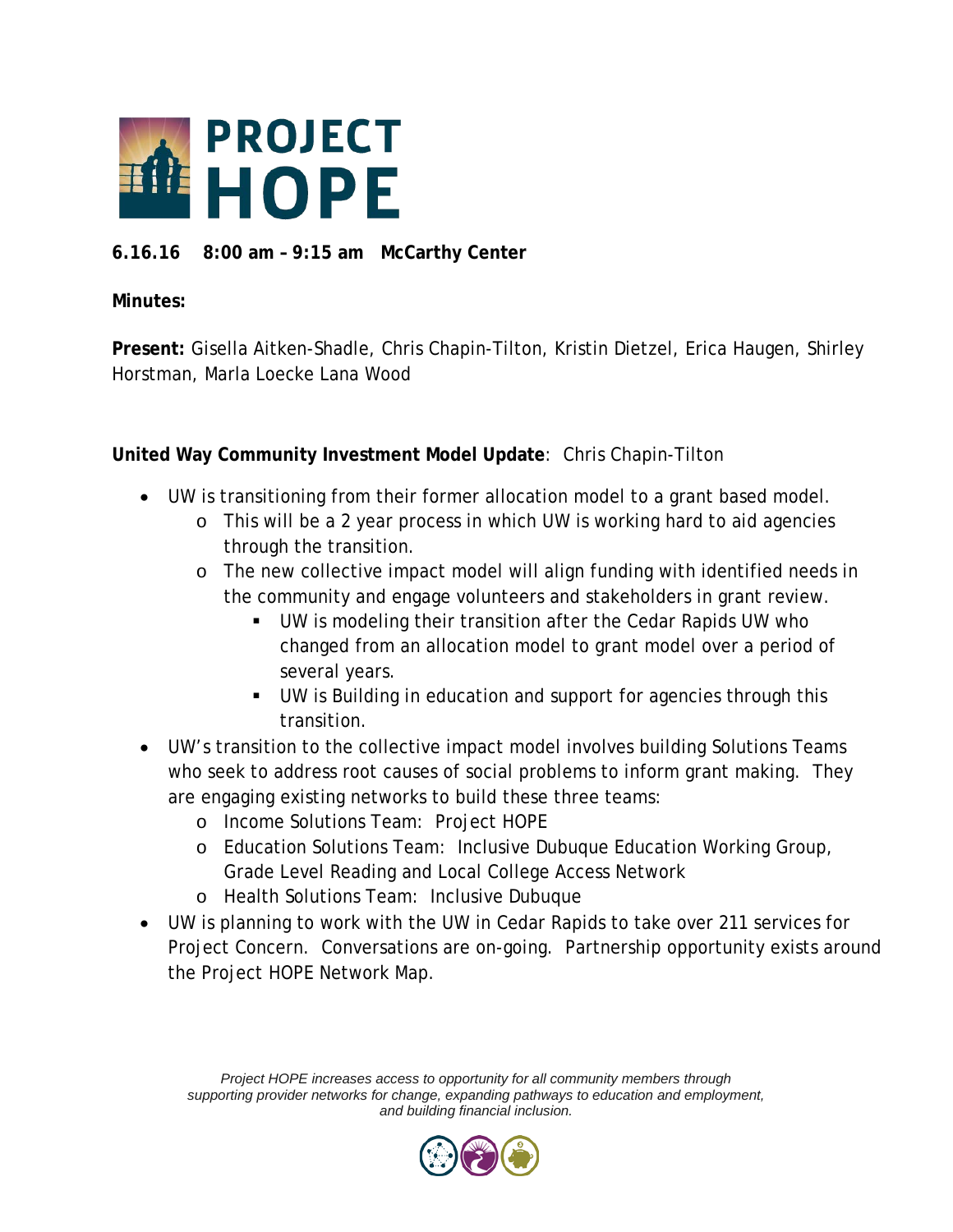**Greater Dubuque Development Workforce Solutions/Dubuque Works Update:** Kristin Dietzel

- Workforce Solutions supports 5 areas
	- o Existing business keep business
	- o National marketing and retail attract business
	- o Sustainability
	- o Entrepreneurialism
	- o Workforce Solutions
		- Workforce partnerships
			- Dubuque Works
			- Project HOPE
			- Homebase Iowa
		- HR Action Program addressing retention, connecting with 45% of the workforce
		- College outreach align systems for internship and job recruitment
		- Newcomer services Jan Powers
- Dubuque Works: A workforce collaborative funded and convened by GDDC
	- o \$200,000 budget: \$100,000 from State, \$70,000 Dubuque Works, \$30,000 other grants help fund:
		- **Opportunity Dubuque: Outreach position and tuition grants**
		- **Newcomer services**
		- Chamber Business After School
		- **Dubuque Labor Management**
		- **Dubuque Circles Initiative**
		- Nightrider buss
	- o Priorities: Efforts that show meet immediate workforce needs
		- Retaining college students
		- Skills gap trades
		- Expanding apprenticeships

#### **Coaches' Peer Learning Network Update:** Lana Wood

- Coaches identified the following focus areas moving forward:
	- o Professional development
	- o Contributing to systems change through data from client experience
	- o Greater systems alignment around career pathways (identified by PH partners)